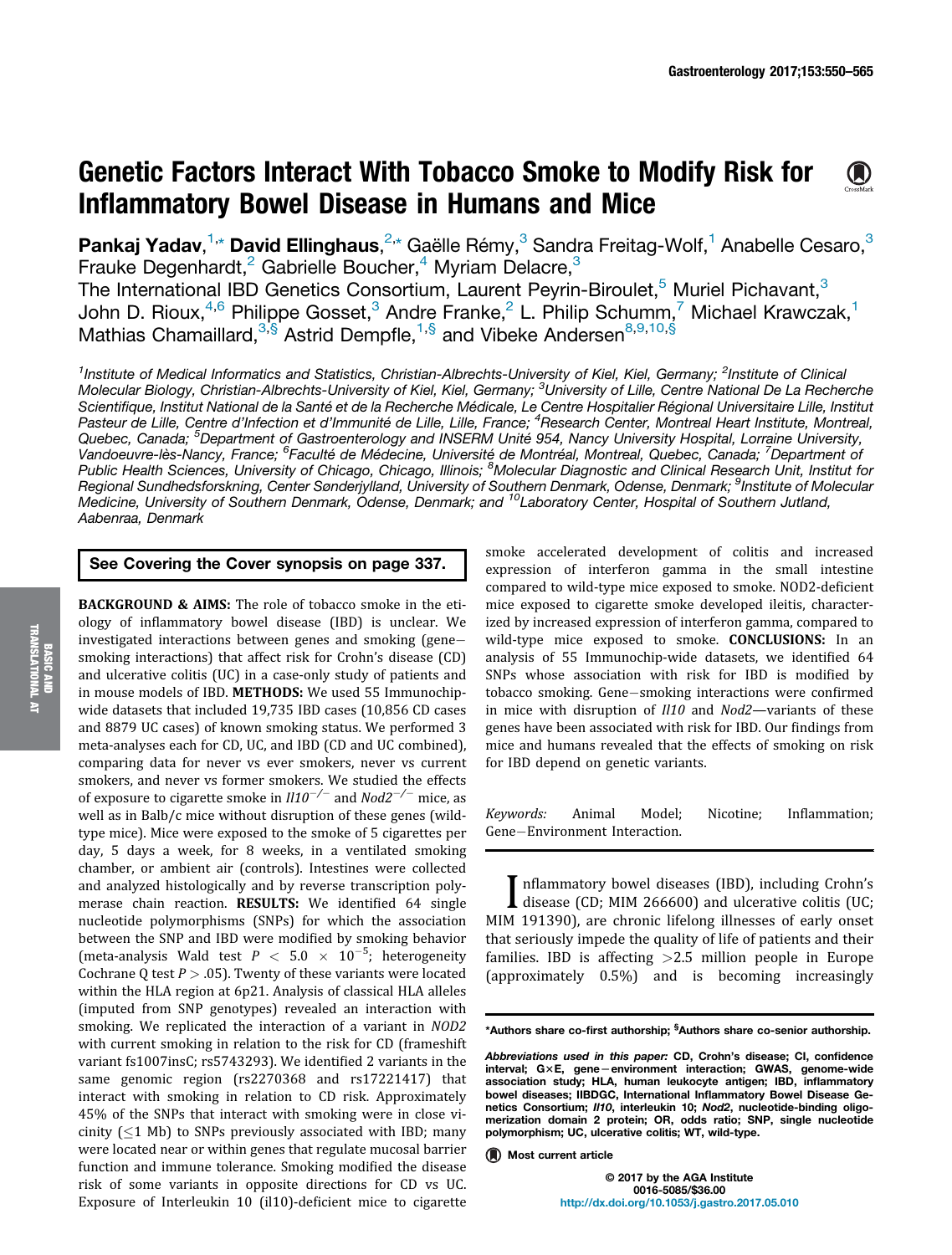#### EDITOR'S NOTES

#### BACKGROUND AND CONTEXT

Current smoking has been found to predispose to Crohn's disease but may protect against ulcerative colitis, whereas former smoking has been associated with risk of both Crohn's disease and ulcerative colitis through yet poorly understood mechanisms.

#### NEW FINDINGS

Using gene-smoking interaction analyses of nearly 20,000 patients with inflammatory bowel disease (IBD), 64 genetic variants were identified whose association with risk for IBD is modified by tobacco smoking. Gene– smoking interactions were confirmed in mice with disruption of Il10 and Nod2.

#### LIMITATIONS

This study did not measure the functional implications of most of the involved genetic loci.

#### IMPACT

The findings from mice and humans revealed that tobacco smoking modifies the IBD risk associated with specific genetic variants.

frequent in Asia and in developing countries.<sup>1</sup> The etiology of IBD involves both genetic and environmental factors, but the biological mechanisms of IBD development are still poorly understood. In particular, little is known about the possible role of gene-environment interaction  $(G \times E)$  in IBD. In consequence, despite the many genotype phenotype associations that have been identified in past genome-wide association studies (GWAS), >70% of the heritability of IBD is still unaccounted for. $1-3$ 

Smoking is the only well-established environmental risk factor for IBD.<sup>4-6</sup> Early case-control studies revealed an increased risk for both CD and UC in former smokers, whereas current smoking seems to predispose to CD, but to protect against UC.<sup>6,7</sup> This differential effect on risk was recently confirmed in a large prospective study of 229,111 women from the US Nurses' Health Study, $6$  where the CD hazard ratio was found to be 1.35 for former and 1.90 for current smokers, using never smokers as a reference. By contrast, the UC hazard ratio was 1.56 for former, but 0.86 for current smokers. However, with a 95% confidence interval (CI) ranging from 0.61 to 1.20, the apparent UC protective effect of current smoking was not statistically significant.

The etiologic role of smoking in IBD is not yet fully understood, mainly because of the complex chemical composition of tobacco smoke.<sup>8</sup> Many candidate mechanisms appear worth consideration, including epigenetic changes that alter gene expression relevant to the innate and adaptive immune responses. <sup>8</sup> Smoking also induces compositional changes of the gut microbiota, which provides a plausible link to disease etiology as well. $9,10$  Other possible mechanisms involve the posttranslational modification of key proteins by constituents of tobacco smoke that activates the immune response and induces inflammation. For example, smoking has been found to induce citrullination of various proteins. $11$  Citrullination

affects the 3-dimensional structure of proteins in such a way that the latter may unfold and interior domains become exposed that can subsequently act as antigens. In rheumatoid arthritis, for example, smoking has been identified as an environmental trigger of anti-citrulline immunity in individuals with particular HLA-DRB1 "shared epitope" alleles, a mechanism that might also explain why UC risk stays high even decades after smoking cessation. $6,12$ 

 $G \times E$  studies are one way to unravel the biological mechanisms of disease development. As yet, however, only a few studies of interactions between genes and smoking (gene-smoking interactions) have been conducted in the context of IBD. $13-15$  One of these studies reported a statistically significant interaction between NOD2 gene variant 1007fs, predisposing to CD, and both ever and current smoking.<sup>13</sup> Two other small studies observed a significantly higher risk of CD for smokers among GG homozygotes for single nucleotide polymorphism (SNP) rs2241880 in the ATG16L1 gene and among CC (wild-type [WT]) homozygotes for SNP rs1343151 in the IL23R gene.<sup>14,11</sup>

So far, gene-smoking interactions in IBD have not been investigated at a genome-wide level. Using the genotype data available from the International Inflammatory Bowel Disease Genetics Consortium (IIBDGC), we investigated whether the relative IBD risk of smokers is modified by any of the genetic variants included on the Illumina Immunochip (Illumina, San Diego, CA) itself, or by variants in the HLA region that can be imputed from Immunochip data using publicly available databases. For that purpose, we adopted a 2-tiered approach, including the verification in control individuals of the gene-smoking independence assumption implicit to the case-only design (stage I), followed by a caseonly analysis to identify gene-smoking interactions (stage II). The epidemiological findings were complemented by functional studies of mice deficient for 2 of the genes identified as potential  $G \times E$  partners and that encode for interleukin 10 (referred as *Il10*) and nucleotide-binding oligomerization domain 2 protein (referred as Nod2).

# Materials and Methods

## Inflammatory Bowel Diseases Immunochip Dataset

All DNA samples used in the present study were collected through the IIBDGC and originated from 48 sites in 17 countries in Europe, North America, and Australia. $^{\rm 2}$  Genotyping with the Immunochip custom genotyping array (Illumina, San Diego, CA) was performed in 34 batches in 11 different centers, as described elsewhere.<sup>2</sup> After quality control,<sup>16</sup> genotype data for a total of 132,890 SNPs with minor allele frequency  $>1\%$  were tested for an interaction with smoking. For SNPs identified as potential  $G \times E$  partners, additional quality control was carried out by visual inspection of the corresponding cluster plots.

Only samples with known smoking status were included in our study. We confined our meta-analyses to those IIBDGC centers that provided at least 10 samples with either CD or UC in each of the 3 smoking categories (never, current, or former), which yielded a total of 19,735 cases (10,856 CD, 8879 UC; Table 1). Ten of the participating centers also had genotype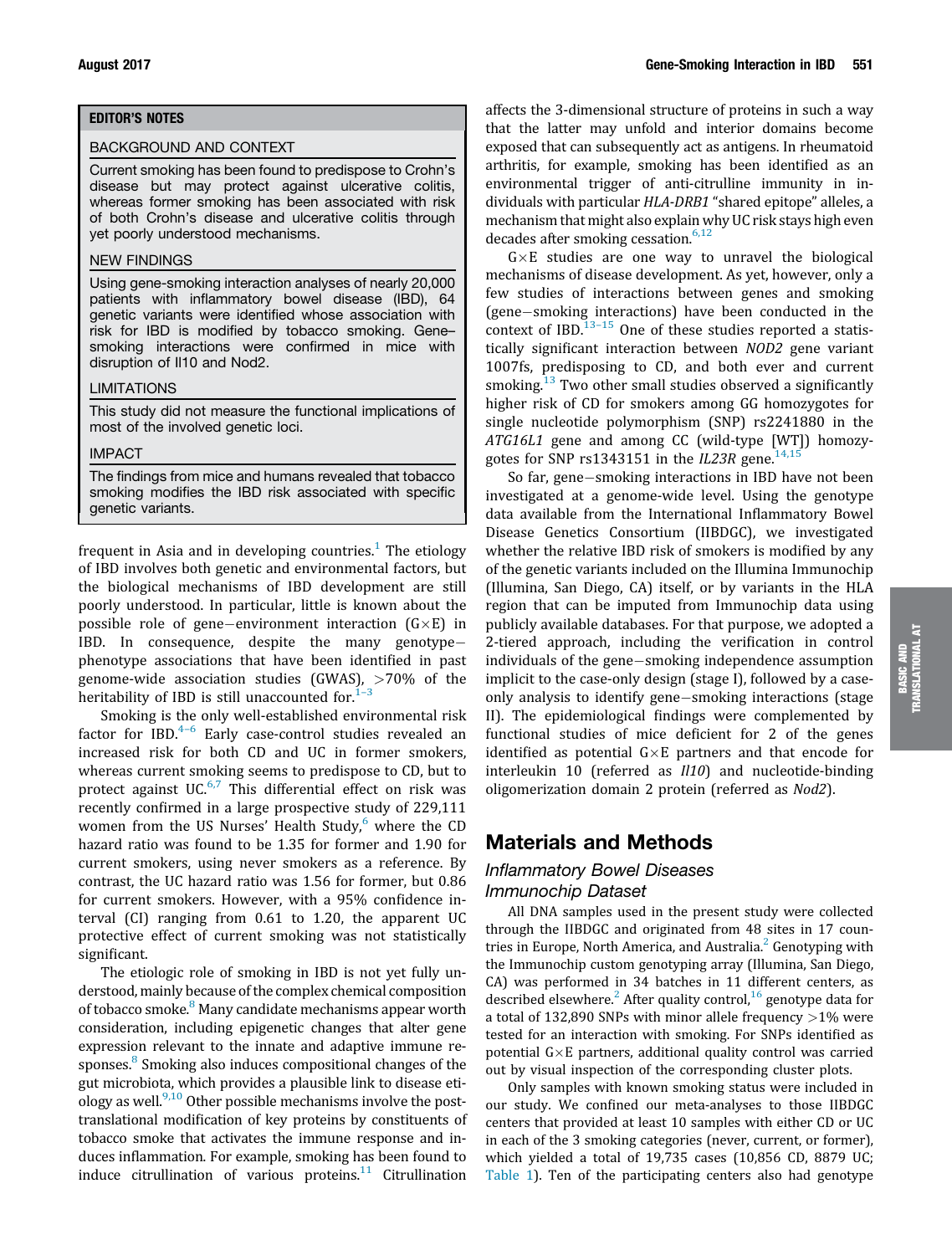| Table 1. Overview of Case-Only and Control Data Used for Single Nucleotide Polymorphisms–Smoking Interaction |  |  |  |  |
|--------------------------------------------------------------------------------------------------------------|--|--|--|--|
| Meta-analyses                                                                                                |  |  |  |  |

|                              |             | CD                    |                      |             | UC                    |                      |                |
|------------------------------|-------------|-----------------------|----------------------|-------------|-----------------------|----------------------|----------------|
| Study center                 | Cases,<br>n | Current<br>smokers, % | Former<br>smokers, % | Cases,<br>n | Current<br>smokers, % | Former<br>smokers, % | Controls,<br>n |
| <b>USA, Los Angeles</b>      | 1451        | 11.3                  | 8.3                  | 791         | 7.4                   | 16.6                 | <b>NA</b>      |
| Italy, Florence              | 1068        | 37.3                  | 13.3                 | 765         | 12.4                  | 26.3                 | <b>NA</b>      |
| Belgium, Leuven              | 908         | 37.4                  | 7.5                  | 516         | 21.7                  | 29.8                 | 340            |
| Germany, Kiel                | 714         | 31.4                  | 16.1                 | 692         | 12.9                  | 28.0                 | 2490           |
| UK, Newcastle                | 655         | 22.9                  | 25.8                 | 553         | 6.5                   | 30.2                 | <b>NA</b>      |
| UK, Exeter                   | 428         | 38.3                  | 19.6                 | 663         | 15.7                  | 38.5                 | <b>NA</b>      |
| USA, Pittsburgh              | 620         | 28.4                  | 8.1                  | 449         | 7.8                   | 19.1                 | 312            |
| Australia, Brisbane          | 435         | 44.4                  | 7.8                  | 447         | 19.9                  | 28.6                 | 528            |
| New Zealand, Christchurch    | 435         | 25.5                  | 23.4                 | 425         | 13.2                  | 37.4                 | <b>NA</b>      |
| UK, Edinburgh                | 339         | 24.2                  | 33.3                 | 399         | 9.8                   | 43.6                 | <b>NA</b>      |
| Belgium, Liege               | 349         | 50.1                  | 5.4                  | 255         | 13.7                  | 18.0                 | 122            |
| Canada, Toronto <sup>a</sup> | 298         | 15.8                  | 7.7                  | 294         | 9.2                   | 18.4                 | 112            |
| Canada, Montreal             | 293         | 30.0                  | 8.9                  | 202         | 13.9                  | 35.1                 | 258            |
| UK, Cambridge                | 348         | 31.9                  | 16.7                 | 133         | 9.0                   | 24.1                 | <b>NA</b>      |
| Sweden, Örebro               | 293         | 33.8                  | 16.4                 | 151         | 16.6                  | 29.1                 | <b>NA</b>      |
| Lithuania                    | 112         | 22.3                  | 19.6                 | 297         | 12.8                  | 26.9                 | <b>NA</b>      |
| UK, Torbay                   | 111         | 31.5                  | 36.9                 | 294         | 6.5                   | 39.1                 | <b>NA</b>      |
| UK, Oxford                   | 125         | 28.8                  | 19.2                 | 257         | 9.3                   | 39.3                 | <b>NA</b>      |
| UK, London                   | 362         | 31.5                  | 26.0                 | <b>NA</b>   | <b>NA</b>             | <b>NA</b>            | <b>NA</b>      |
| Canada, Toronto <sup>b</sup> | 195         | 26.2                  | 9.2                  | 148         | 7.4                   | 26.4                 | <b>NA</b>      |
| Australia, Fremantle         | 178         | 24.7                  | 27.5                 | 165         | 12.7                  | 35.8                 | <b>NA</b>      |
| USA, Yale                    | 182         | 17.0                  | 11.5                 | 149         | 10.1                  | 16.8                 | 322            |
| UK. Dundee                   | 108         | 42.6                  | 17.6                 | 216         | 18.5                  | 38.4                 | <b>NA</b>      |
| USA, Chicago                 | 155         | 23.2                  | 9.0                  | 128         | 8.6                   | 19.5                 | 92             |
| Norway                       | <b>NA</b>   | <b>NA</b>             | <b>NA</b>            | 272         | 11.0                  | 31.6                 | <b>NA</b>      |
| Sweden, Karolinska           | 210         | 23.3                  | 32.9                 | <b>NA</b>   | <b>NA</b>             | <b>NA</b>            | <b>NA</b>      |
| Belgium, Brussels            | 192         | 40.6                  | 15.1                 | <b>NA</b>   | <b>NA</b>             | <b>NA</b>            | <b>NA</b>      |
| Germany, Munich              | <b>NA</b>   | <b>NA</b>             | <b>NA</b>            | 168         | 11.3                  | 24.4                 | 311            |
| Netherlands, Groningen       | 152         | 42.1                  | 14.5                 | <b>NA</b>   | <b>NA</b>             | <b>NA</b>            | <b>NA</b>      |
| Australia, Adelaide          | 92          | 33.7                  | 15.2                 | 50          | 22.0                  | 20.0                 | <b>NA</b>      |
| Australia, Townsville        | 48          | 31.2                  | 39.6                 | <b>NA</b>   | <b>NA</b>             | <b>NA</b>            | <b>NA</b>      |
| Total                        | 10,856      |                       |                      | 8879        |                       |                      | 4887           |

#### NA, not available

<sup>a</sup>National Institute of Diabetes, Digestive and Kidney Diseases, IBD Genetics Consortium. <sup>b</sup>University of Toronto.

data from controls available ( $N = 8143$ ), 60% of which  $(n = 4887)$  were of known smoking status.

To study the specific role of the HLA region, we used imputed classical HLA alleles for the 19,735 cases of interest from a previous IIBDGC study<sup>16</sup> (see Supplementary Methods).

#### Animal Studies

All animal studies were approved by the local investigational review board (AF 16/20090) in an accredited establishment at the Institute Pasteur de Lille (no. B59-108) according to governmental guidelines no. 86/609/CEE. Ageand sex-matched *Nod2-deficient* (*Nod2<sup>-/-</sup>*), interleukin 10-deficient  $(III0^{-/-})$  and control Balb/c mice (without disruption of these genes; WT mice) had free access to a standard laboratory chow diet in a half-day light cycle exposure and temperature-controlled environment. 3R4F research cigarettes were purchased from the University of Kentucky. Eightto 10-week-old mice were exposed to the smoke of 5 cigarettes per day, 5 days a week, for 8 weeks, in a ventilated smoking chamber (InExpose System; Emka, Scireq, Canada). The control group was exposed to ambient air.

Formalin-fixed, paraffin-embedded colon specimens were blindly scored for inflammation by 2 investigators (see Supplementary Methods). Relative messenger RNA levels were determined in colon samples according to standard methods using Actb as an internal reference gene (see Supplementary Methods).

## Statistical Analysis

All statistical analyses of the human data were performed with either PLINK $^{17}$  or the R software (v. 3.2.1), as appropriate. The statistical significance of pairwise SNP-smoking interactions was assessed by logistic regression analysis as implemented in PLINK, $^{17}$  following a case-only approach. $^{18}$  We employed an additive allelic model of the genotype-phenotype relationship and encoded individual SNP genotypes (G) by allele counts. Genotypes were treated as predictor variables,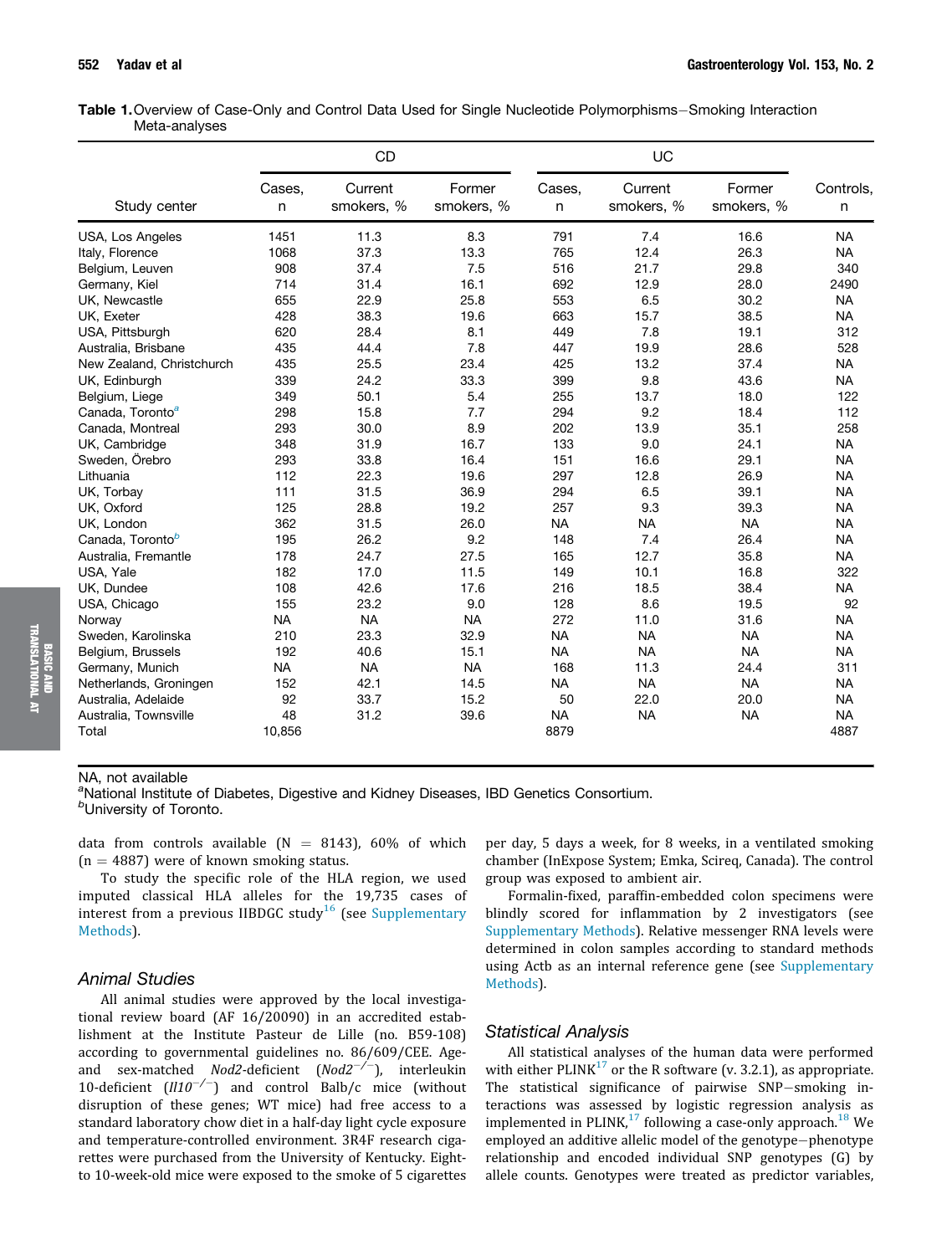whereas the binary smoking status (E, see Equation ') was treated as the response variable, that is.

$$
logit\{P(E = 1)\} = \theta_0 + \theta \cdot G \tag{1}
$$

Following Piegorsch et al,  $18$  we do not include any additional predictor variables, such as age or sex, into the model.

Any significant association between G and E that occurs in cases points toward  $G \times E$  at the population level, provided that the 2 assumptions underlying the case-only design are met, namely that the disease is sufficiently rare (ie, prevalence <5%) and G and E are uncorrelated in the general population.<sup>18</sup> Note that the case-only approach does not involve any further assumptions. The case-only paradigm is exemplified in Supplementary Table 10 for SNPs rs17221417 and rs2270368 from the NOD2 gene region. Conceptually, multiplicative interaction between G and E is defined as the extent to which the true joint effect of G and E differs from the product of the 2 individual effects. From a case-only study, the genotypic odds ratio (OR) for exposure, that is, the odds of E given the presence of G divided by the odds of E given the absence of G, can be derived by taking the antilog of the  $\theta$  estimate (Equation 1). One premise of the caseonly design is that this OR can be interpreted as the multiplicative interaction between G and E on disease risk.

We performed a 2-tiered  $G \times E$  study separately for CD, UC, and IBD (ie, CD and UC combined). In stage I, the validity of the G-E independence assumption underlying the case-only design was assessed for all 132,890 SNPs. To this end, the logistic regression model of the Equation was fitted to the available control data. In total, 15,196 SNPs were removed because of a nominally significant violation of the  $G-E$  independence assumption in controls (meta-analysis  $P < .05$ ) for at least 1 of the 3 smoking contrasts never vs ever, never vs current or never vs former, leaving 117,694 SNPs for stage II.

In stage II, case-only analyses of gene-smoking interaction were carried out for all 117,694 SNPs and for 11,248 variants in the HLA region separately for each participating center. Population stratification correction was performed in individual study centers, following a recently proposed genomic control-based approach for case-only studies<sup>19</sup> (see Supplementary Methods).

The case-only analyses were carried out in triplicate, each time considering 1 of the 3 smoking contrasts—never vs ever, never vs current, and never vs former (Table 1). For metaanalysis, fixed- and random-effect models were fitted to the results using PLINK. An SNP was considered worth further consideration if the meta-analysis gene-smoking interaction (Wald) test yielded  $P < 5.0 \times 10^{-5}$  and the heterogeneity (Cochrane Q) test yielded  $P > .05$ . Note that these criteria were not meant to control the family-wise error rate, that is, define a threshold for genome-wide statistical significance. In recognition of many previous human studies, and particularly our own mouse data, the present study was not geared toward disproving a genome-wide lack of gene-smoking interaction for IBD (eg, the "global null hypothesis"), but rather served to identify the strongest candidate genes for  $G \times E$ . Thus, the significance thresholds employed here served as sensible filters to prioritize nominally significant findings. We also calculated the false discovery rate<sup>20</sup> for each SNP to control the estimated proportion of false-positive results among the identified potential  $G \times E$ . We adopted 0.1 as a

common threshold for the false discovery rate in subsequent considerations. At the chosen significance level of  $\alpha = 5.0 \times$  $10^{-5}$ , the meta-analysis of the never vs ever IBD cohorts (n = 19,735) had approximately 90% power $^{21}$  to detect even a small  $G \times E$  effect (OR, 1.15), assuming a risk allele frequency of 0.15, a smoking frequency of 0.4, a genetic OR of 1.2 (as observed, on average, for  $IBD<sup>1</sup>$ ), and a smoking OR of 1.4.<sup>6</sup> Expectedly, $2^{1-23}$  a case-control analysis including all cases plus the available 4887 controls with known smoking status would have yielded dramatically smaller power of only 3%, assuming the same interaction effect and leaving all other parameters unchanged. Because smoking rates differed between centers, we also investigated, for each of the 64 SNPs identified as potential  $G \times E$  partners, the relationship between the center-specific interaction ORs and smoking rates, using Spearman correlation coefficient.

To assess whether a given region harbored multiple independent gene-smoking interactions, regions with more than 1 SNP with  $P < 5.0 \times 10^{-5}$  were scrutinized further. All analyses were repeated including into the respective statistical model the SNP with the smallest gene-smoking interaction  $P$  value within a given 1-Mb region (henceforth called the "top SNP") as a mandatory predictor. SNPs with a nominally significant Wald test  $(P < .05)$  in the conditional analysis were deemed independent gene-smoking interaction partners.

To assess whether the gene-smoking interactions identified in our study overlapped or coincided with previously reported IBD associations, $1,24$  pair-wise linkage disequilibrium was estimated in the available control samples ( $n = 8143$ ) irrespective of whether smoking information was also available or not. To this end,  $r^2$  was computed in each center between pairs of SNPs no more than 1 Mb apart, where one showed an interaction in our study and one had been identified as a genetic main effect in a previous GWAS, $1,24$  followed by the calculation of a sample size–weighted average of the center-wise  $r^2$  values.

In order to identify SNPs that show interaction with smoking in opposite direction in CD and UD, we searched for SNPs with a meta-analysis gene–smoking interaction (Wald test)  $P < .01$  and a heterogeneity (Cochrane Q test)  $P > .05$  for which the case-only  $G \times E$  OR for one and the same risk allele was reversed between CD and UC (ie,  $OR < 1$  in CD and OR >1 in UC, or vice versa).

We illustrated the validity of the case-only approach by performing case-control analyses of CD for 2 selected SNPs from the NOD2 gene region (see Supplementary Methods). These calculations naturally had to be confined to the centers that provided controls with smoking information. We also carried out stratified analyses of the genetic main effects of the 2 SNPs in never smokers and current smokers. We confined the genome-wide analysis to a case-only approach because this has much higher power than a case-control approach, as was noted already.

The mice data were analyzed statistically using a Kruskal-Wallis test or 2-way analysis of variance as implemented in GraphPad Prism 5, version 5.02 (GraphPad, La Jolla, CA). Statistical significance was defined as  $P < .05$ ; measurements were summarized as mean  $\pm$  SEM.

Functional annotation of the interacting SNPs and gene prioritization, pathway and tissue/cell type enrichment analysis, and regional linkage disequilibrium plots and annotation of association boundaries were performed as described in the Supplementary Methods using publicly accessible databases.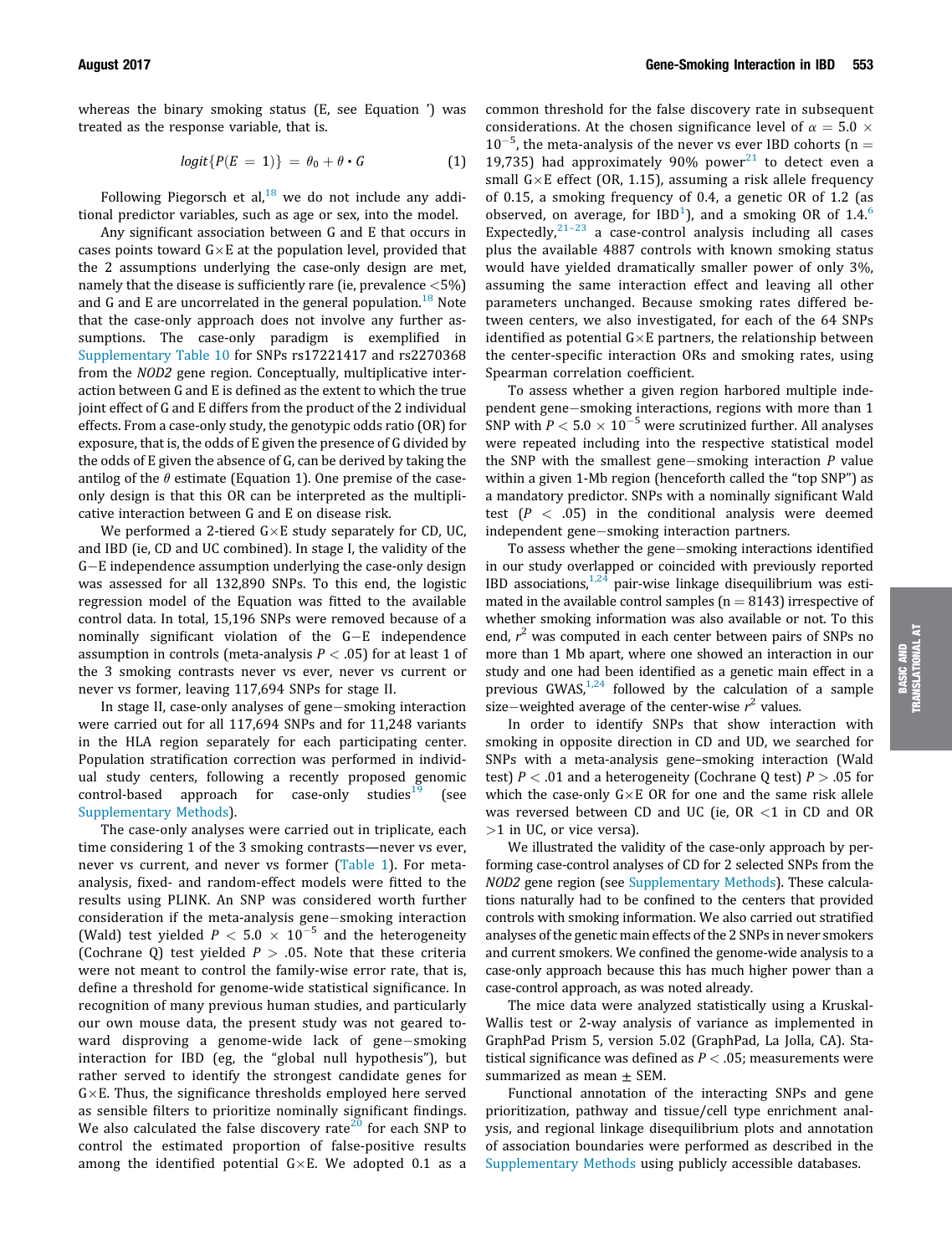TRANSLATIONAL AT

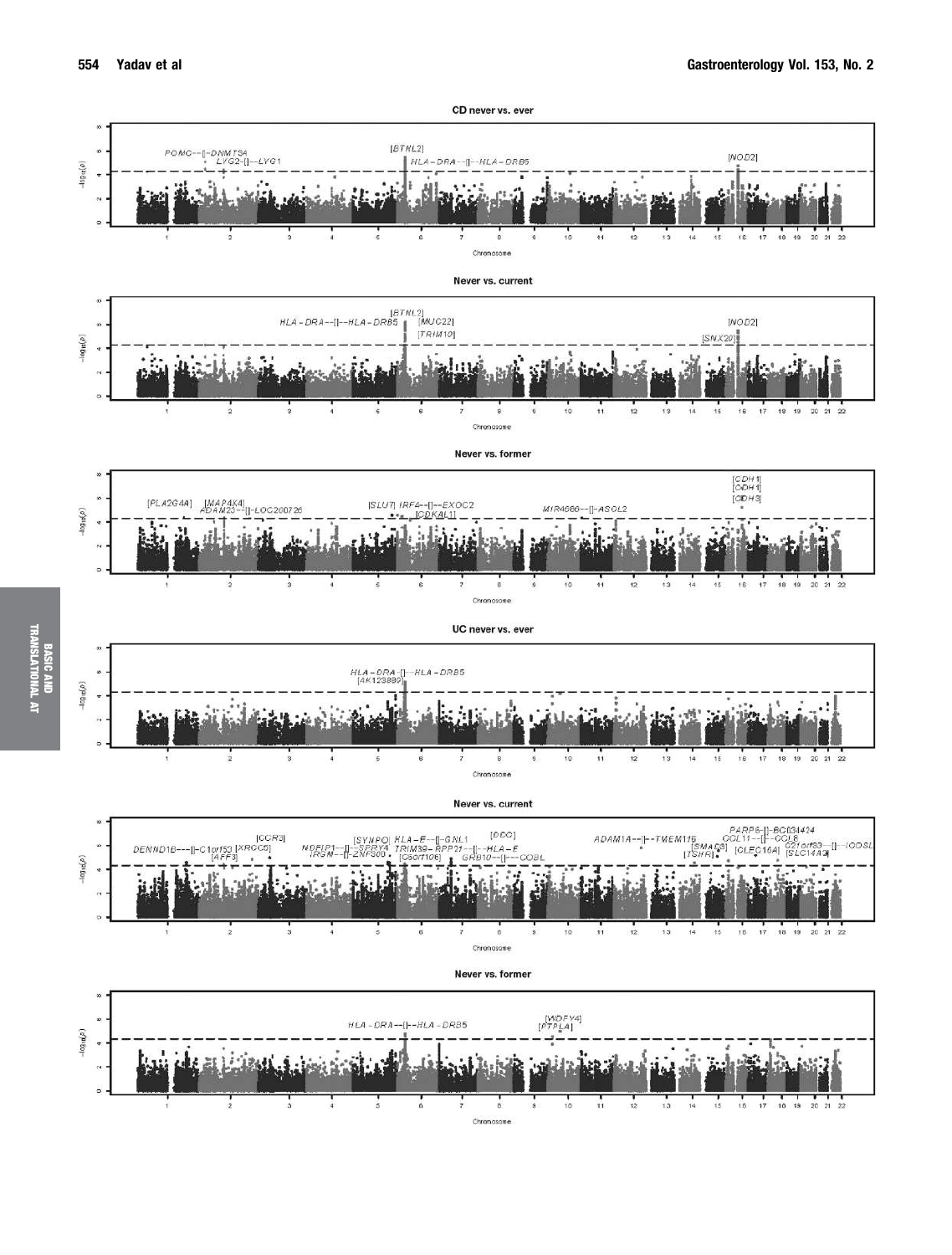# **Results**

 $\ddot{\phantom{0}}$ 

# Single Nucleotide Polymorphism-Smoking Interaction

Three Immunochip-wide meta-analyses of the interaction between smoking behavior (contrasts never vs ever, never vs current, and never vs former) and genotype  $(117,694$  SNPs complying with the G-E independence assumption in controls, minor allele frequency  $>1\%$ ) were performed separately for CD, UC, and IBD (ie, CD and UC combined). Manhattan plots of the meta-analyses results highlighted several potentially interacting loci (Figure 1 and Supplementary Figure 1). Study-wide  $\lambda$  values, calculated to adjust for potential population stratification, were found to be small to moderate, with a maximum of 1.15 obtained in the "USA, Los Angeles" CD cohort (Supplementary Table 1 and Supplementary Figure 2).

With the never vs ever contrast, 46 interacting SNPs for CD (in 5 genomic regions), 53 interacting SNPs for UC (in 1 genomic region), and 65 interacting SNPs for IBD (in 3 genomic regions) initially fulfilled our filter criteria (Supplementary Table 2). When conditioning upon the genotypes of the region-specific top SNPs, 1 (CD), 1 (UC), and 3 (IBD) additional SNPs were found to exhibit residual  $SNP$ -smoking interaction of nominal significance (Supplementary Table 3), thereby indicating potentially independent interaction signals from the same genomic regions. Overall, a total of 6 SNPs (5 top, 1 additional independent),  $2$  SNPs  $(1, 1)$ , and  $6$  SNPs  $(3, 3)$  were identified as interacting with smoking for CD, UC, and IBD risk, respectively, in the never vs ever smoker meta-analyses. Similarly, meta-analyses with the never vs current and never vs former smoker contrasts identified an additional 18 interacting SNPs (13 top, 5 additional independent) for CD, 24 SNPs (21, 3) for UC and 23 SNPs (18, 5) for IBD (Supplementary Tables 4–7). In summary, considering at least 1 of the 3 smoking contrasts and after adjustment for possible population stratification, 19 SNPs for CD, 25 SNPs for UC, and 25 SNPs for IBD were identified as interacting with smoking according to our filter criteria (Wald test,  $P < 5.0 \times 10^{-5}$ ; Cochrane Q test,  $P > .05$ ). Because 2 SNPs (rs9268923 and rs117782746) were overlapping between CD and IBD and 3 SNPs (rs3129890, rs7747521, and rs116883185) were overlapping between UC and IBD, the total number of unique SNPs was 64 (Figure 2, Table 2; for regional linkage disequilibrium plots, see Supplementary Figures 3–11). Some 52 of these 64 SNPs yielded a false discovery rate  $<$  0.1. Interestingly, the largest number of interacting markers was identified with the never vs current smoker contrast for UC (*middle panel* in Figure 2), but with

the never vs former smoker contrast for CD (bottom panel). No correlation became apparent for any SNP between the center-specific smoking rates and the center-specific interaction ORs (Supplementary Figure 12). For the NOD2 risk locus, we replicated the interaction between tobacco smoke exposure and the frameshift polymorphism fs1007insC (rs5743293;  $P = 4.5 \times 10^{-3}$  for never vs current smoker contrast in CD) and identified 2 suggestive independent SNP-smoking interactions in the same gene region  $(rs2270368, P = 2.9 \times 10^{-5}$ , never vs current; rs17221417,  $P = 3.3 \times 10^{-6}$ ; never vs current) by means of conditional analysis (Supplementary Table 8).

In addition to the candidate variants in Table 2, seven nominally significant interactions (Wald test,  $P < .01$ ) were found to be of opposite direction for CD and UC (Table 3), which implies that one and the same allele of each of these SNPs increases the risk of CD in smokers, but at the same time protects smokers against UC.

By the time of our study, a total of 238 IBD-associated SNPs had been identified in GWAS. $1,24$  To assess their possible overlap with gene-smoking interactions, we quantified the level of linkage disequilibrium between the 64 unique SNPs identified in our gene-smoking interaction study with those 229 IBD-associated SNPs for which we had genotype data available. Some 29 interacting SNPs were found to be located within 1 Mb of a GWAS-identified SNP. However, only 4 pairs of SNPs (IBD-associated, smoking interacting) were found to be in moderate linkage disequilibrium (eg,  $r^2 > .05$ ; Supplementary Table 9).

To further illustrate the validity of the case-only approach, we performed smoking-stratified case-control analyses, considering never vs current smoker contrast, for 2 selected SNPs from the NOD2 gene region (Supplementary Table 10). In the case of rs2270368, no association with CD was evident in current smokers (OR, 0.96; 95% CI,  $0.78-1.16$ ), but a protective effect of the minor allele emerged in never smokers (OR, 0.77; 95% CI, 0.69 $-0.85$ ). Similarly, a smaller CD risk was found to be associated with rs17221417 in current smokers (OR, 1.28; 95% CI, 1.07 $-1.52$ ) than in never smokers (OR, 1.74; 95% CI,  $1.58 - 1.91$ .

## HLA-Smoking Interaction

In our focused analyses of classical HLA alleles, a gene smoking interaction meeting our filtering criteria was observed for 4 alleles in CD, 1 allele in UC, and 5 alleles in IBD (Table 4). Overall, unique alleles were identified with suggestive evidence of gene-smoking interaction with at least 1 smoking-status contrast. All of these alleles were

Figure 1. Manhattan plots of 6 Immunochip-wide meta-analyses highlighting potentially smoking-interacting loci for CD and UC. Panels  $1-3$  (from top) refer to 3 different smoking contrasts for CD: never vs ever, never vs current and never vs former. Similarly, panels 4–6 (from top) refer to 3 different smoking contrasts for UC. The horizontal dashed line indicates the threshold  $(P = 5.0 \times 10^{-5})$  for suggestive evidence of gene-smoking interaction. All SNPs included in the analyses complied with the G-E independence assumption underlying the case-only design, leaving 117,694 SNPs for case-only meta-analysis. Top SNPs from Table 2 and the gene context (see Table 2 legend for gene context definition) are shown above the suggestive threshold line (in bold). Manhattan plots for IBD (ie, CD and UC combined) are provided as Supplementary Figure 1.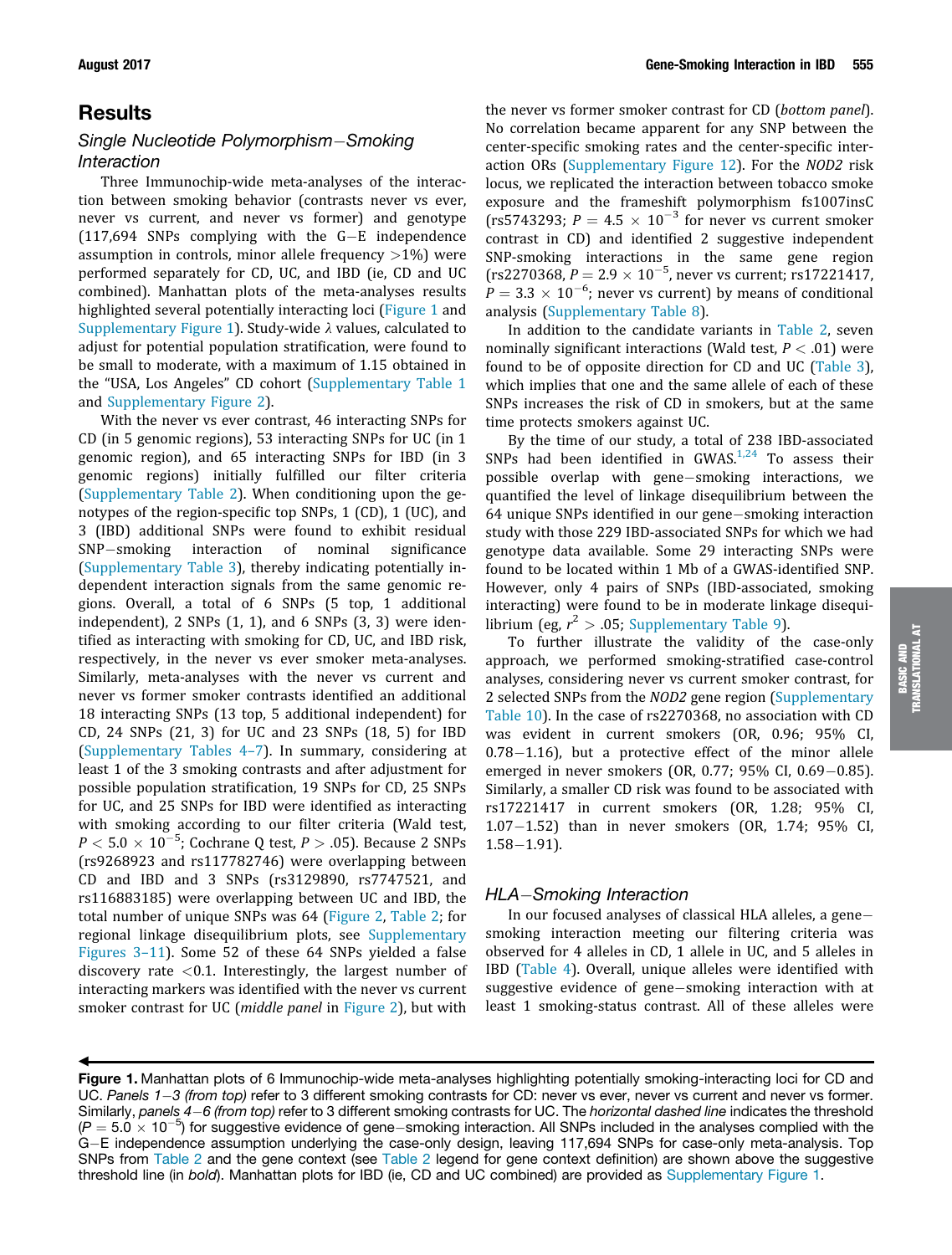

Figure 2. Visualization of SNPs identified as interacting with smoking (Table 2). The odds ratio is shown for all markers with suggestive gene–smoking interaction ( $P < 5.0 \times 10^{-5}$ ); gene context (see Table 2 legend for gene context definition) is provided with each rs-number and chromosome numbers are given in parentheses. The 3 panels refer to different smoking contrasts, namely never vs ever (top), never vs current (middle) and never vs former (bottom). The square color refers to the IBD type (CD: red, UC: blue, IBD: black), large squares mark meta-analysis (Wald test)  $P < 5.0 \times 10^{-5}$ .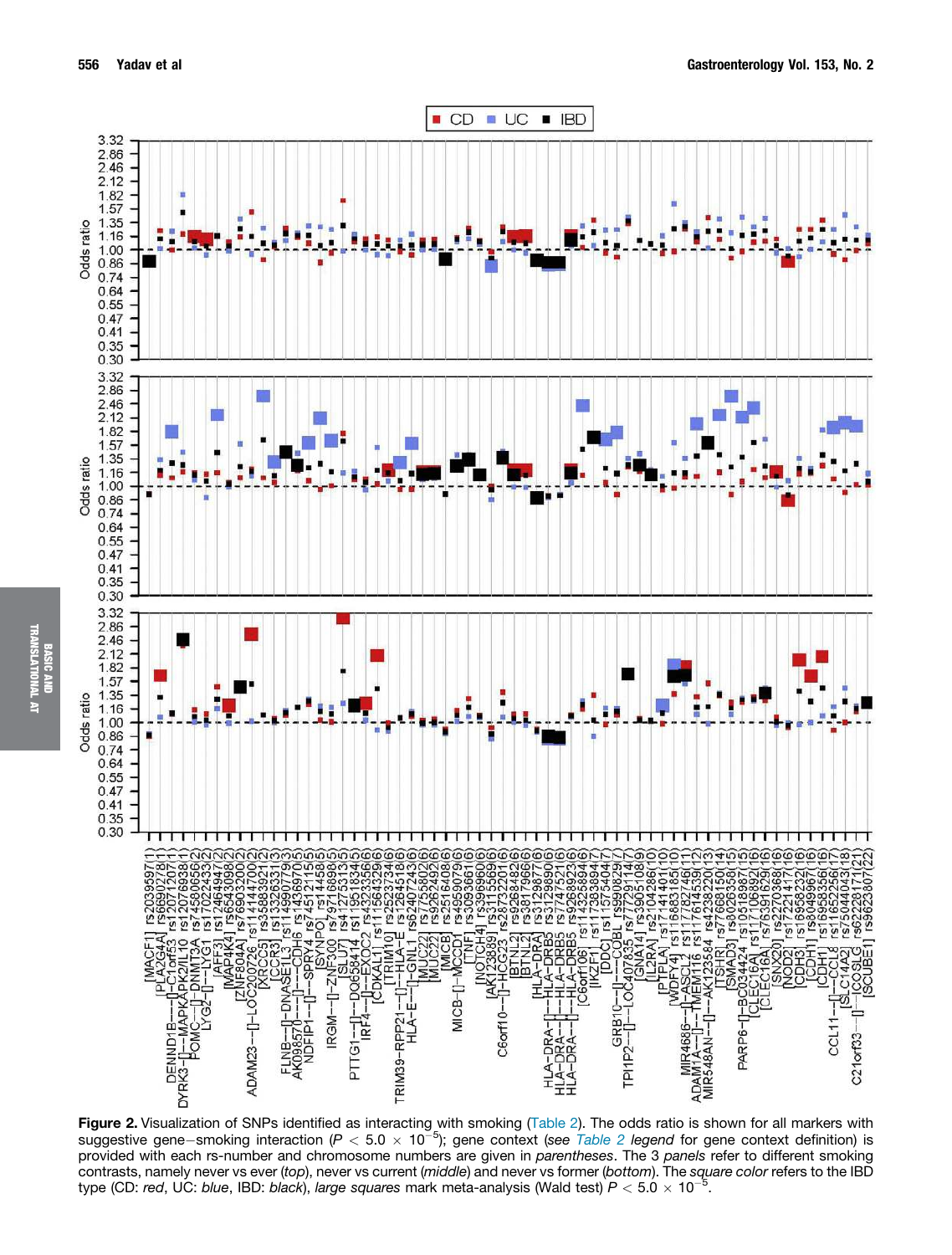|                       |                                    |           |                         |                     | Never ( $n = 6052$ ) vs ever<br>$(n = 4804)$ cases |       |                |    |                                          | Never ( $n = 6052$ ) vs<br>current ( $n = 3177$ ) cases |       |                |    |                                                                | Never ( $n = 6052$ ) vs<br>former ( $n = 1627$ ) cases) |       |                |    |
|-----------------------|------------------------------------|-----------|-------------------------|---------------------|----------------------------------------------------|-------|----------------|----|------------------------------------------|---------------------------------------------------------|-------|----------------|----|----------------------------------------------------------------|---------------------------------------------------------|-------|----------------|----|
|                       | Gene                               | Alleles   |                         |                     | P                                                  |       | P <sub>h</sub> |    |                                          | P                                                       |       | P <sub>h</sub> |    |                                                                | P                                                       |       | P <sub>h</sub> |    |
| Chr:Pos               | context <sup>a</sup>               | $(A/B)^b$ | <b>SNP</b> <sup>c</sup> | $OR^{d}$ (95% CI)   | value <sup>e</sup>                                 |       |                |    | FDR value $N_S$ OR <sup>d</sup> (95% CI) | value <sup>e</sup>                                      |       |                |    | FDR value <sup>f</sup> N <sub>S</sub> OR <sup>d</sup> (95% CI) | value <sup>e</sup>                                      | FDR   | value' $N_S$   |    |
| СD                    |                                    |           |                         |                     |                                                    |       |                |    |                                          |                                                         |       |                |    |                                                                |                                                         |       |                |    |
| 1:186946010 [PLA2G4A] |                                    | A/G       | rs6690278               | $1.24(1.03 - 1.50)$ | .026                                               | 1.00  | .49            | 28 | $1.13(0.90 - 1.41)$                      | .284                                                    | 0.985 | .72            | 28 | $1.67(1.31 - 2.14)$                                            | 4.0 $\times$ 10 <sup>-5</sup> 0.324                     |       | .96            | 28 |
| 2:25451789            | POMC-II-DN<br>MT3A                 | A/G       | rs74580656              | $1.16(1.08 - 1.23)$ | $8.3 \times 10^{-6}$                               | 0.051 | .10            | 29 | $1.16(1.08 - 1.25)$                      | $5.1 \times 10^{-5}$                                    | 0.105 | .23            | 29 | $1.15(1.05 - 1.26)$                                            | $3.2 \times 10^{-3}$ 0.610                              |       | .17            | 29 |
| 2:99873658            | LYG2-I-LYG1                        | A/T       | rs17022433              | $1.13(1.06 - 1.19)$ | $3.9 \times 10^{-5}$ 0.115                         |       | .90            | 29 | $1.14(1.07 - 1.21)$                      | $5.8 \times 10^{-5}$                                    | 0.112 | .81            | 29 | $1.10(1.02 - 1.20)$                                            | .018                                                    | 0.742 | .20            | 29 |
| 2:102444956           | [MAP4K4]                           | G/A       | rs6543098               | $1.09(1.03 - 1.16)$ | $5.5 \times 10^{-3}$ 0.895                         |       | .44            | 29 | $1.04(0.97 - 1.12)$                      | .254                                                    | 0.980 | .46            | 29 | $1.20(1.10 - 1.31)$                                            | 4.0 $\times$ 10 <sup>-5</sup> 0.324                     |       | .95            | 29 |
|                       | 2:207500875 ADAM23-[-LOC<br>200726 | A/G       | rs114144700             | $1.52(1.00 - 2.31)$ | .050                                               | 1.00  | .95            | 10 | $1.21(0.76 - 1.93)$                      | .419                                                    | 0.989 | 1.00           | 9  | $2.64(1.65 - 4.21)$                                            | 4.8 $\times$ 10 <sup>-5</sup> 0.324                     |       | .91            | 13 |
| 5:159840935           | [SLU7]                             | A/T       | rs41275313              | $1.72(1.17 - 2.52)$ | $5.8 \times 10^{-3}$ 0.900                         |       | .98            | 16 | $1.79(1.11 - 2.87)$                      | .017                                                    | 0.879 | .96            | 13 | $3.14(1.84 - 5.35)$                                            | $2.6 \times 10^{-5}$ 0.324                              |       | .98            | 12 |
| 6:451373              | IRF4-II-EXOC2                      | A/G       | rs4323356               | $1.13(1.05 - 1.21)$ | $5.2 \times 10^{-4}$ 0.466                         |       | .89            | 29 | $1.09(1.01 - 1.18)$                      | .037                                                    | 0.904 | .62            | 29 | $1.24(1.12 - 1.36)$                                            | $2.6 \times 10^{-5}$ 0.324                              |       | .75            | 29 |
| 6:20607724            | [CDKAL1]                           | G/A       | rs111564329             | $1.16(0.89 - 1.51)$ | .287                                               | 1.00  | .57            | 25 | $1.03(0.71 - 1.49)$                      | .894                                                    | 0.999 | 048            | 18 | $2.08(1.47 - 2.94)$                                            | $3.2 \times 10^{-5}$ 0.324                              |       | .57            | 23 |
| 6:30129676            | [TRIM10]                           | C/A       | rs2523734               | $1.12(1.03 - 1.20)$ | $4.9 \times 10^{-3}$ 0.863                         |       | .92            | 29 | $1.19(1.10 - 1.30)$                      | $4.9 \times 10^{-59}$                                   | 0.105 | 084            | 29 | $1.00(0.89 - 1.12)$                                            | .964                                                    | 0.999 | .82            | 29 |
| 6:30982209            | [MUC22]                            | G/A       | rs7755802               | $1.12(1.06 - 1.18)$ | $1.3 \times 10^{-4}$                               | 0.229 | .57            | 29 | $1.17(1.10 - 1.25)$                      | $1.4 \times 10^{-6}$                                    | 0.007 | .21            | 29 | $1.02(0.94 - 1.11)$                                            | .622                                                    | 0.965 | .43            | 29 |
| 6:32367777            | [BTNL2]                            | T/A       | rs9268482               | $1.16(1.09 - 1.23)$ | $5.4 \times 10^{-6}$ 0.049                         |       | .39            | 29 | $1.20(1.12 - 1.29)$                      | 6.1 $\times$ 10 <sup>-7</sup>                           | 0.006 | .38            | 29 | $1.09(1.00 - 1.20)$                                            | .058                                                    | 0.813 | .70            | 29 |
| 6:32367847            | [BTNL2]                            | G/A       | rs3817966               | $1.16(1.09 - 1.23)$ | $3.6 \times 10^{-6}$ 0.049                         |       | .56            | 29 | $1.19(1.11 - 1.28)$                      | $7.5 \times 10^{-7}$                                    | 0.006 | .54            | 29 | $1.10(1.00 - 1.20)$                                            | .039                                                    | 0.812 | .68            | 29 |
| 6:32432835            | HLA-DRA-II-<br>HLA-DRB5            | A/G       | rs9268923               | $1.16(1.08 - 1.24)$ | $1.2 \times 10^{-5g}$ 0.060                        |       | .83            | 28 | $1.20(1.11 - 1.29)$                      | $1.7 \times 10^{-6}$                                    | 0.007 | .92            | 28 | $1.09(0.99 - 1.20)$                                            | .083                                                    | 0.826 | .90            | 28 |
| 11:2282206            | MIR4686-II-<br>ASCL <sub>2</sub>   | A/C       | rs117782746             | $1.26(1.01 - 1.57)$ | .041                                               | 1.00  | .87            | 27 | $1.11(0.85 - 1.44)$                      | .437                                                    | 0.989 | .92            | 24 | $1.84(1.37 - 2.46)$                                            | 4.3 $\times$ 10 <sup>-5</sup> 0.324                     |       | .95            | 27 |
| 16:50714335 [SNX20]   |                                    | G/A       | rs2270368               | $1.13(1.06 - 1.20)$ | $3.3 \times 10^{-4}$ 0.399                         |       | .06            | 29 | $1.17(1.09 - 1.26)$                      | $2.9 \times 10^{-5g}$                                   | 0.067 | .17            | 29 | $1.06(0.97 - 1.17)$                                            | .218                                                    | 0.878 | .33            | 29 |
| 16:50739582 [NOD2]    |                                    | C/G       | rs17221417              | $0.88(0.83 - 0.93)$ | $1.8 \times 10^{-5}$ 0.072                         |       | .22            | 29 | $0.85(0.80 - 0.91)$                      | $3.3 \times 10^{-6}$                                    | 0.011 | .12            | 29 | $0.94(0.87 - 1.03)$                                            | .172                                                    | 0.861 | .42            | 29 |
| 16:68681383 [CDH3]    |                                    | G/A       | rs16958232              | $1.25(1.00 - 1.56)$ | .049                                               | 1.00  | .58            | 26 | $1.15(0.88 - 1.49)$                      | .313                                                    | 0.987 | .41            | 25 | $1.98(1.47 - 2.67)$                                            | $5.9 \times 10^{-6}$                                    | 0.175 | .63            | 24 |
| 16:68822479 [CDH1]    |                                    | A/G       | rs8049967               | $1.25(1.08 - 1.45)$ | $2.7 \times 10^{-3}$                               | 0.677 | .50            | 29 | $1.16(0.98 - 1.37)$                      | .093                                                    | 0.947 | .76            | 29 | $1.66(1.36 - 2.03)$                                            | 7.4 $\times$ 10 <sup>-7g</sup> 0.043                    |       | .36            | 29 |
| 16:68824965 [CDH1]    |                                    | G/A       | rs16958356              | $1.39(1.14 - 1.69)$ | $1.0 \times 10^{-3}$                               | 0.547 | .92            | 29 | 1.26 (1.00-1.58)                         | .049                                                    | 0.908 | .97            | 27 | $2.06(1.58 - 2.70)$                                            | $1.3 \times 10^{-7}$ 0.016                              |       | .90            | 27 |

Table 2.Single Nucleotide Polymorphisms With a Suggestive Gene–Smoking Interaction (Meta-Analysis Wald Test  $P < 5.0 \times 10^{-5}$  and Heterogeneity Cochrane Q Test  $P_{\sf h}$   $>$  .05) for at Least 1 Smoking Contrast (Never vs Ever, Never vs Current, or Never vs Former)

|             |                                 |                             |                  | Never ( $n = 5239$ ) vs ever<br>Never ( $n = 5239$ ) vs<br>$(n = 3640)$ cases<br>current ( $n = 1080$ ) cases |                         |       |                |    | Never ( $n = 5239$ ) vs<br>former ( $n = 2560$ ) cases                            |                            |                |    |                                                                                                        |                         |            |                                            |      |
|-------------|---------------------------------|-----------------------------|------------------|---------------------------------------------------------------------------------------------------------------|-------------------------|-------|----------------|----|-----------------------------------------------------------------------------------|----------------------------|----------------|----|--------------------------------------------------------------------------------------------------------|-------------------------|------------|--------------------------------------------|------|
| Chr:Pos     | Gene<br>context                 | <b>Alleles</b><br>$(A/B)^b$ | SNP <sup>c</sup> | $ORa$ (95% CI)                                                                                                | P<br>value <sup>e</sup> |       | P <sub>h</sub> |    | FDR value <sup>f</sup> N <sub>S</sub> OR <sup>d</sup> (95% CI) value <sup>e</sup> | P                          | P <sub>h</sub> |    | FDR value <sup><math>\text{r}</math></sup> N <sub>S</sub> OR <sup><math>\text{o}</math></sup> (95% CI) | P<br>value <sup>e</sup> | <b>FDR</b> | P <sub>h</sub><br>value $\sqrt{N_{\rm S}}$ |      |
| <b>UC</b>   |                                 |                             |                  |                                                                                                               |                         |       |                |    |                                                                                   |                            |                |    |                                                                                                        |                         |            |                                            |      |
| 1:197865112 | DENND1B-                        | C/A                         | rs12071207       | 1.23 (1.01-1.50)                                                                                              | 0.041                   | 0.930 | .67            | 26 | $1.82(1.38 - 2.41)$                                                               | $2.8 \times 10^{-5}$ 0.102 | .81            | 25 | $1.11(0.88 - 1.40)$                                                                                    | .380                    | 0.970      | .53                                        | 26   |
|             | $\Gamma$ -C1orf53               |                             |                  |                                                                                                               |                         |       |                |    |                                                                                   |                            |                |    |                                                                                                        |                         |            |                                            |      |
| 2:100746909 | <b>IAFF31</b>                   | A/T                         | rs12464947       | 1.17 (0.92 - 1.49)                                                                                            | 0.195                   | 0.979 | .85            | 23 | $2.18(1.50 - 3.16)$                                                               | $3.8 \times 10^{-5}$ 0.102 | .95            | 20 | $1.16(0.89 - 1.53)$                                                                                    | .270                    | 0.962      | .89                                        | 22   |
| 2:217005480 | [XRCC5]                         | G/A                         | rs35883921       | 1.27 (0.93-1.74)                                                                                              | 0.136                   | 0.977 | .69            | 17 | $2.69(1.72 - 4.20)$                                                               | $1.5 \times 10^{-5}$ 0.102 | .99            | 16 | $1.09(0.72 - 1.65)$                                                                                    | .688                    | 0.983      | .78                                        | - 13 |
| 3:46298561  | [CCR3]                          | A/G                         | rs13326331       | $.08(1.00 - 1.17)$                                                                                            | 0.045                   | 0.943 | .91            | 26 | $1.30(1.16 - 1.46)$                                                               | $1.1 \times 10^{-5}$ 0.102 | .66            | 26 | $1.00(0.91 - 1.09)$                                                                                    | .982                    | 0.999      | .89                                        | 26   |
| 5:141611379 | NDFIP1-II-SPRY4                 | A/G                         | rs74512115       | $.31(1.12 - 1.52)$                                                                                            | $4.9\times10^{-4}$      | 0.264 | .16            | 26 | $1.61(1.29 - 2.00)$                                                               | $2.4 \times 10^{-5}$ 0.102 | .44            | 26 | $1.29(1.09 - 1.53)$                                                                                    | $3.2 \times 10^{-3}$    | 0.784      | .06                                        | 26   |
| 5:150038672 | <b>ISYNPO1</b>                  | G/A                         | rs14458          | $1.28(1.02 - 1.61)$                                                                                           | 0.030                   | 0.906 | .65            | 25 | $2.10(1.52 - 2.91)$                                                               | $7.2 \times 10^{-6}$ 0.102 | .00            | 24 | $1.20(0.93 - 1.54)$                                                                                    | .164                    | 0.962      | .86                                        | 24   |
| 5:150272060 | IRGM-[I-ZNF300                  | A/T                         | rs79716898       | $.25(1.06 - 1.47)$                                                                                            | $7.2 \times 10^{-3}$    | 0.780 | .26            | 26 | 1.65 (1.31 - 2.09) 2.7 $\times$ 10 <sup>-5g</sup> 0.102                           |                            | .72            | 26 | $1.18(0.98 - 1.43)$                                                                                    | .076                    | 0.962      | .38                                        | 26   |
| 6:30410206  | TRIM39-RPP21-<br><b>N-HLA-E</b> | A/G                         | rs1264518        | $1.12(1.03 - 1.21)$                                                                                           | $9.1 \times 10^{-3}$    | 0.812 | .11            | 26 | 1.30 (1.14 - 1.47) 4.5 $\times$ 10 <sup>-5g</sup> 0.102                           |                            | .25            | 26 | $1.06(0.97 - 1.17)$                                                                                    | .202                    | 0.962      | .10                                        | 26   |
| 6:30505000  | HLA-E-II-GNL1                   | G/A                         | rs62407243       | 1.19 (1.03-1.39)                                                                                              | 0.022                   | 0.892 | .92            | 26 | $1.60(1.28 - 1.99)$                                                               | $3.3 \times 10^{-5}$ 0.102 | .99            | 26 | $1.12(0.95 - 1.33)$                                                                                    | .174                    | 0.962      | .96                                        | 26   |

TRANSLATIONAL AT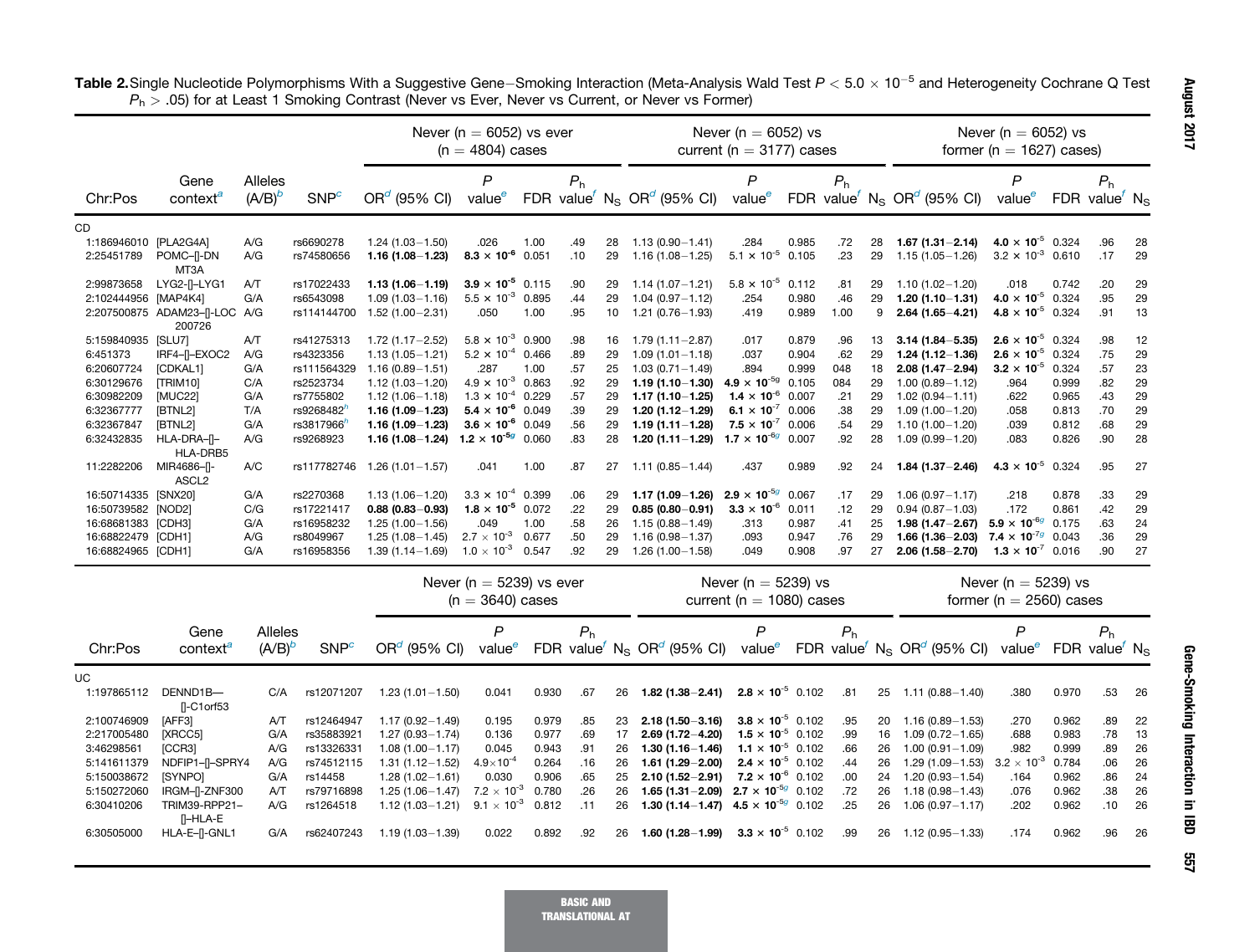BASIC AND<br>IAMOITA I*P* TRANSLATIONAL AT

Table 2.Continued

|                          |                                       |                             |                        | Never ( $n = 5239$ ) vs ever<br>$(n = 3640)$ cases                           |                                                      |       | Never ( $n = 5239$ ) vs<br>current ( $n = 1080$ ) cases |  |                                                                                   |                                                           |                | Never ( $n = 5239$ ) vs<br>former ( $n = 2560$ ) cases |          |                                                                                                     |                                                |                                                             |                |          |
|--------------------------|---------------------------------------|-----------------------------|------------------------|------------------------------------------------------------------------------|------------------------------------------------------|-------|---------------------------------------------------------|--|-----------------------------------------------------------------------------------|-----------------------------------------------------------|----------------|--------------------------------------------------------|----------|-----------------------------------------------------------------------------------------------------|------------------------------------------------|-------------------------------------------------------------|----------------|----------|
| Chr:Pos                  | Gene<br>context <sup>a</sup>          | <b>Alleles</b><br>$(A/B)^b$ | SNP <sup>c</sup>       | $ORd$ (95% CI)                                                               | P<br>value <sup>e</sup>                              |       | P <sub>h</sub>                                          |  | FDR value <sup><math>f</math></sup> N <sub>S</sub> OR <sup>d</sup> (95% CI)       | $\mathsf{P}$<br>value <sup>e</sup>                        |                | P <sub>h</sub>                                         |          | FDR value <sup>f</sup> N <sub>S</sub> OR <sup>d</sup> (95% CI) value <sup>e</sup>                   | P                                              | FDR value <sup><math>\prime</math></sup> N <sub>S</sub>     | P <sub>h</sub> |          |
| 6:32224139<br>6:32414273 | [AK123889]<br>HLA-DRA-II-<br>HLA-DRB5 | A/G<br>G/A                  | rs3115569<br>rs3129890 | 0.84 (0.78-0.91) 9.0 $\times$ 10 <sup>-6g</sup> 0.063<br>$0.85(0.79 - 0.91)$ | $7.3 \times 10^{-6}$ 0.063                           |       | .94<br>26<br>.50<br>26                                  |  | $0.86(0.76 - 0.97)$<br>$0.88(0.79 - 0.98)$                                        | .017<br>.025                                              | 0.397<br>0.444 | .77<br>.72                                             | 26<br>26 | 0.84 (0.77-0.91) $7.1 \times 10^{-5}$ 0.307<br>0.84 (0.78-0.91) 2.6 $\times$ 10 <sup>-5</sup> 0.302 |                                                |                                                             | .91<br>.44     | 26<br>26 |
| 6:32431105               | HLA-DRA-II-<br>HLA-DRB5               | G/A                         | rs7747521              | $0.86(0.80 - 0.92)$                                                          | $2.1 \times 10^{-5}$ 0.067                           |       | .55<br>26                                               |  | $0.92(0.82 - 1.02)$ .112                                                          |                                                           | 0.650          | .85                                                    |          | 26 0.84 (0.77-0.91) $1.7 \times 10^{-5}$ 0.302                                                      |                                                |                                                             | .46            | 26       |
| 6:34561587               | [C6orf106]                            | AT                          | rs114325894            | $1.30(0.96 - 1.77)$                                                          | .090                                                 | 0.977 | .31<br>20                                               |  | 2.42 (1.58–3.70) $4.4 \times 10^{-5}$                                             |                                                           | 0.102          | .99                                                    |          | 16 1.27 (0.88-1.82)                                                                                 | .197                                           | 0.962                                                       | .32            | 19       |
| 7:50565963               | [DDC]                                 | G/A                         | rs11575404             | $1.25(1.06 - 1.47)$                                                          | $8.2 \times 10^{-3}$                                 | 0.798 | .44<br>26                                               |  | 1.67 (1.33-2.11) $1.3 \times 10^{-5}$ 0.102                                       |                                                           |                | .69                                                    | 26       | $1.18(0.98 - 1.41)$                                                                                 | .088                                           | 0.962                                                       | .63            | 26       |
| 7:50909698               | GRB10-[-<br>COBL                      | G/A                         | rs990829               | $1.25(1.02 - 1.52)$                                                          | .027                                                 | 0.892 | .29<br>25                                               |  | 1.81 (1.37 - 2.37) 2.2 $\times$ 10 <sup>-5g</sup> 0.102                           |                                                           |                | .88                                                    |          | 24 1.16 (0.92-1.47)                                                                                 | .195                                           | 0.962                                                       | .40            | 25       |
| 10:17642806              | [PTPLA]                               | A/G                         | rs17141401             | $1.17(1.08 - 1.26)$                                                          | $1.1 \times 10^{-4}$ 0.155                           |       | .67<br>26                                               |  | $1.11(0.98 - 1.25)$                                                               | .087                                                      | 0.607          | .94                                                    | 26       | $1.20(1.10 - 1.31)$                                                                                 | $2.9 \times 10^{-5}$ 0.302                     |                                                             | .32            | 26       |
| 10:50003599              | [WDFY4]                               | A/G                         | rs116883185            | $1.66(1.29 - 2.12)$                                                          | $6.8 \times 10^{-5}$ 0.137                           |       | .81<br>19                                               |  | $1.61(1.09 - 2.38)$                                                               | .017                                                      | 0.392          | .92                                                    | 19       | $1.88(1.42 - 2.49)$                                                                                 | $1.0 \times 10^{-5}$ 0.302                     |                                                             | .76            | 16       |
| 12:112357984 ADAM1A-[]-  | TMEM116                               | A/G                         | rs117614539            | $1.22(1.00 - 1.48)$                                                          | .055                                                 | 0.964 | .57<br>24                                               |  | 1.98 (1.50 - 2.63) 1.6 $\times$ 10 <sup>-6</sup>                                  |                                                           | 0.102          | .98                                                    | 23       | $1.09(0.87 - 1.38)$                                                                                 | .454                                           | 0.973                                                       | .42            | 25       |
| 14:81500600              | <b>ITSHRI</b>                         | A/G                         | rs77668150             | $1.40(1.10 - 1.78)$                                                          | $5.6 \times 10^{-3}$ 0.747                           |       | .95<br>25                                               |  | 2.18 (1.51 - 3.13) $2.7 \times 10^{-5}$ 0.102                                     |                                                           |                | .96                                                    | 24       | 1.38 (1.06-1.79)                                                                                    | .018                                           | 0.953                                                       | 1.00           | 25       |
| 15:67444393              | [SMAD3]                               | A/G                         | rs8026358              | $1.21(0.91 - 1.60)$                                                          | .197                                                 | 0.979 | .97<br>23                                               |  | 2.68 (1.74 - 4.14) 8.4 $\times$ 10 <sup>-6</sup>                                  |                                                           | 0.102          | .99                                                    | 19       | $1.09(0.79 - 1.51)$                                                                                 | .592                                           | 0.980                                                       | .98            | 22       |
| 15:72565787              | PARP6-I-<br>BC034424                  | A/G                         | rs10518987             | $1.43(1.14 - 1.79)$                                                          | $2.1 \times 10^{-3}$                                 | 0.579 | .76<br>24                                               |  | 2.12 (1.55-2.91) 2.7 $\times$ 10 <sup>-6</sup> 0.102                              |                                                           |                | .99                                                    | 23       | $1.31(1.01 - 1.69)$                                                                                 | .041                                           | 0.962                                                       | .88            | 25       |
| 16:11112283              | [CLEC16A]                             | G/A                         | rs117106892            | $1.29(0.97 - 1.70)$                                                          | .077                                                 | 0.977 | .50<br>21                                               |  | 2.36 (1.59 - 3.51) $1.9 \times 10^{-5}$                                           |                                                           | 0.102          | .95                                                    | 21       | 1.27 (0.90 - 1.79)                                                                                  | .176                                           | 0.962                                                       | .88            | 19       |
| 17:32632378              | CCL11-I-CCL8                          | A/G                         | rs11652256             | $1.26(1.03 - 1.53)$                                                          | .022                                                 | 0.892 | .59<br>26                                               |  | 1.90 (1.44 - 2.51) 6.7 $\times$ 10 <sup>-6</sup>                                  |                                                           | 0.102          | .86                                                    | 26       | 1.19 (0.95 - 1.49)                                                                                  | .129                                           | 0.962                                                       | .92            | 26       |
| 18:42839184              | [SLC14A2]                             | T/A                         | rs75044043             | $1.47(1.19 - 1.81)$                                                          | $3.1 \times 10^{-4}$                                 | 0.221 | .59<br>26                                               |  | 2.01 (1.46–2.77) $1.8 \times 10^{-5}$                                             |                                                           | 0.102          | .93                                                    | 25       | $1.46(1.16 - 1.84)$                                                                                 | $1.1 \times 10^{-3}$                           | 0.693                                                       | .88            | 26       |
| 21:45597657              | C21orf33-Il-<br><b>ICOSLG</b>         | A/G                         | rs62228171             | $1.28(1.04 - 1.58)$                                                          | .017                                                 | 0.892 | .14<br>24                                               |  | 1.93 (1.46-2.56) $4.6 \times 10^{-6}$ 0.102                                       |                                                           |                | .56                                                    | 25       | $1.20(0.95 - 1.51)$                                                                                 | .136                                           | 0.962                                                       | .47            | 24       |
|                          |                                       |                             |                        |                                                                              | Never ( $n = 11,291$ ) vs ever<br>$(n = 8444)$ cases |       |                                                         |  |                                                                                   | Never ( $n = 11,291$ ) vs<br>current ( $n = 4257$ ) cases |                |                                                        |          |                                                                                                     | Never ( $n = 11,291$ ) vs<br>former (n = 4187) |                                                             |                |          |
| Chr:Pos                  | Gene<br>context <sup>a</sup>          | Alleles<br>$(A/B)^b$        | SNP <sup>c</sup>       | $ORd$ (95% CI)                                                               | P<br>value <sup>e</sup>                              |       | P <sub>h</sub>                                          |  | FDR value <sup>f</sup> N <sub>S</sub> OR <sup>d</sup> (95% CI) value <sup>e</sup> | P                                                         |                | P <sub>h</sub>                                         |          | FDR value <sup>f</sup> N <sub>S</sub> OR <sup>d</sup> (95% CI) value <sup>e</sup>                   | P                                              | FDR value <sup><math>\mathsf{r}</math></sup> N <sub>S</sub> | P <sub>h</sub> |          |

| סט והוויט   | <b>UUIILGAL</b>            | $\overline{U}$ | וויוט         | UIT (3070 UI) VAIUC TUIT VAIUC INS UIT (3070 UI) VAIUC TUIT VAIUC INS UIT (3070 UI) VAIUC TUIT VAIUC INS |       |     |    |                                                                                                            |       |      |    |                                                  |       |         |      |
|-------------|----------------------------|----------------|---------------|----------------------------------------------------------------------------------------------------------|-------|-----|----|------------------------------------------------------------------------------------------------------------|-------|------|----|--------------------------------------------------|-------|---------|------|
| IBD         |                            |                |               |                                                                                                          |       |     |    |                                                                                                            |       |      |    |                                                  |       |         |      |
| 1:39749884  | <b>IMACF11</b>             | A/C            | rs2039597     | 0.88 (0.83 - 0.93) $1.5 \times 10^{-5}$                                                                  | 0.034 | .92 | 55 | $0.92(0.85 - 0.98)$ .017                                                                                   | 0.451 | .49  |    | 55 0.87 (0.81 - 0.94) $1.8 \times 10^{-4}$ 0.229 |       | .98 55  |      |
| 1:206827199 | DYRK3-II-MAP<br>KAPK2/IL10 | C/A            | rs12076938    | $1.51(1.10-2.08)$ .012                                                                                   | 0.750 | .58 | 17 | 1.26 (0.79 - 2.02) .331                                                                                    | 0.834 | .89  |    | 15 2.48 (1.65-3.72) $1.2 \times 10^{-5}$ 0.090   |       | .87 15  |      |
| 2:185601641 | [ZNF804A]                  | G/A            | rs76903200    | 1.26 (1.09 - 1.46) $2.2 \times 10^{-3}$                                                                  | 0.519 | .90 | 52 | $1.24(1.02 - 1.50)$ .028                                                                                   | 0.512 | .97  |    | 48 1.47 (1.23–1.77) $3.2 \times 10^{-5}$ 0.162   |       | 1.00 53 |      |
| 3:58169958  | FLNB-II-DN<br>ASE1L3       | G/A            | rs114990779   | $1.20(1.04 - 1.38)$ .014                                                                                 | 0.774 | .97 |    | 53 1.45 (1.22 - 1.73) $3.3 \times 10^{-5}$                                                                 | 0.101 | .94  |    | 51  1.11 (0.92 - 1.35)  .270                     | 0.841 | 1.00    | 51   |
| 5:30639738  | AK098570-<br>∏—СDН6        |                | C/A rs1436970 | 1.17 (1.08-1.28) $2.5 \times 10^{-4}$ 0.205 .87                                                          |       |     |    | 55 $1.26$ (1.13-1.40) $2.0 \times 10^{-5}$ $0.095$ $87$ $55$ $1.18$ (1.06-1.32) $2.3 \times 10^{-3}$ 0.473 |       |      |    |                                                  |       | .54 55  |      |
| 5:159880356 | PTTG1-II-<br>DQ658414      | A/G            | rs11951834    | 1.13 (1.06-1.21) $3.2 \times 10^{-4}$ 0.223                                                              |       | .02 | 55 | $1.11(1.01 - 1.21)$ .022                                                                                   | 0.484 | .18  |    | 55 1.21 (1.11–1.31) $2.0 \times 10^{-5}$ 0.125   |       | .35 55  |      |
| 6:30986015  | [MUC22]                    | G/A            | rs9262492     | 1.07 (1.03-1.12) $1.9 \times 10^{-3}$ 0.491                                                              |       | .36 | 55 | 1.15 (1.09-1.21) $6.7 \times 10^{-7}$ 0.030                                                                |       | .71  | 55 | $1.00(0.95 - 1.06)$ .902                         | 0.988 | .20     | - 55 |
| 6:31463491  | [MICB]                     | A/G            | rs2516408     | $0.91(0.87-0.95)$ $2.4 \times 10^{-5}$ 0.051                                                             |       | .82 | 55 | 0.92 (0.87 $-0.97$ ) 4.0 $\times$ 10 <sup>-3</sup> 0.337                                                   |       | .54  |    | 55 0.91 (0.86-0.96) $6.5 \times 10^{-4}$ 0.340   |       | .87     | -55  |
| 6:31488879  | MICB-[I-MCCD1              | A/G            | rs4959079     | 1.13 (1.03-1.23) $7.8 \times 10^{-3}$ 0.692                                                              |       | .98 |    | 55 1.25 (1.12-1.39) $4.5 \times 10^{-5}$ 0.101                                                             |       | 1.00 |    | 55    1.08    (0.96 - 1.21)    .202              | 0.805 | .81     | -55  |
| 6:31543758  | [TNF]                      | A/G            | rs3093661     | 1.22 (1.09-1.35) $3.1 \times 10^{-4}$ 0.219                                                              |       | .85 |    | 55 1.34 (1.18–1.52) 6.6 $\times$ 10 <sup>-6g</sup> 0.070                                                   |       | .97  |    | 54 1.18 (1.03 - 1.36) .016                       | 0.585 | .97     | - 55 |
|             |                            |                |               |                                                                                                          |       |     |    |                                                                                                            |       |      |    |                                                  |       |         |      |

558Yadav et al Yadav et al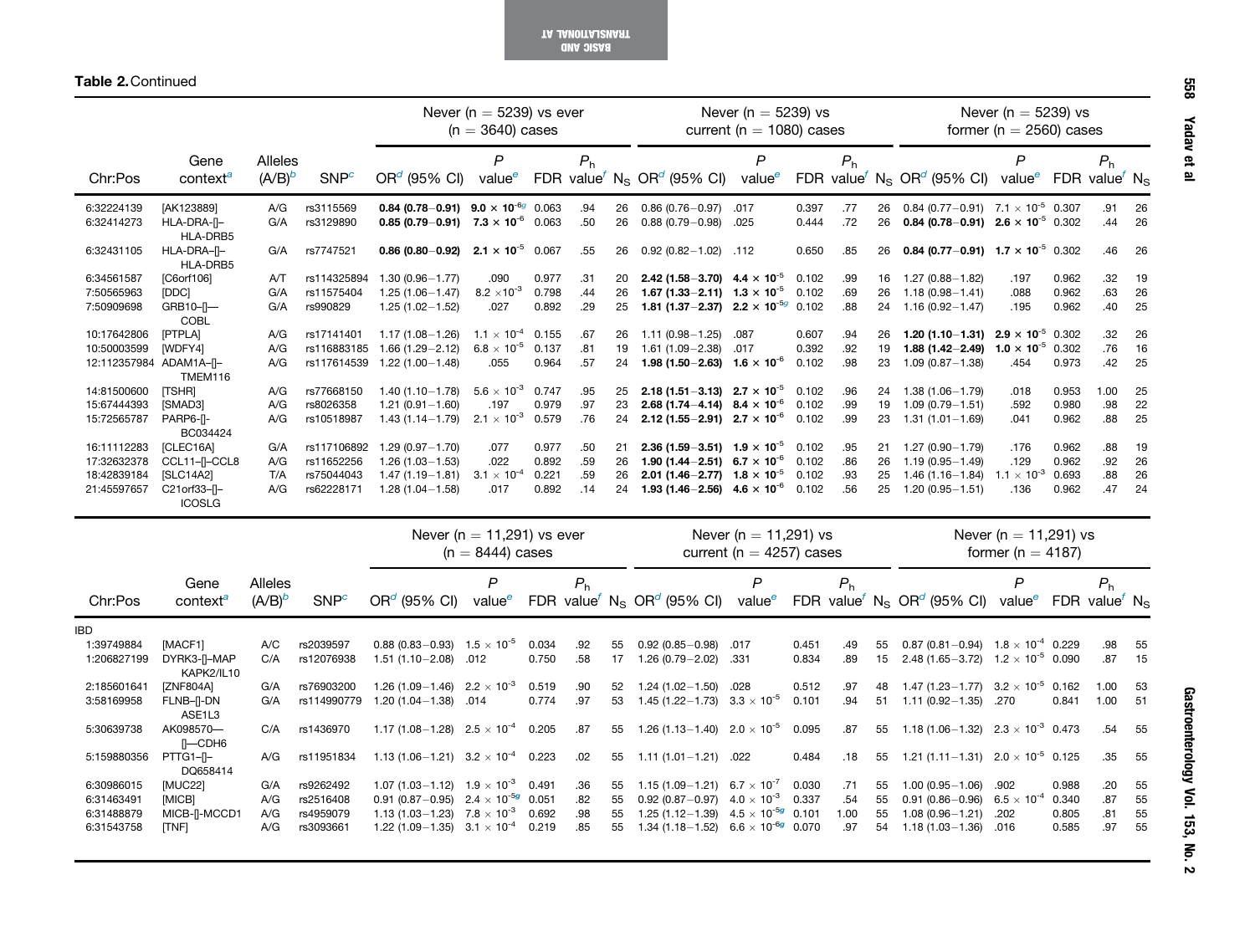|              |                                  |                |                  | Never ( $n = 11,291$ ) vs ever<br>$(n = 8444)$ cases |                    |       | Never ( $n = 11,291$ ) vs<br>current ( $n = 4257$ ) cases |    |                                                                |                    |       | Never ( $n = 11,291$ ) vs<br>former (n = 4187) |    |                                                                |                            |       |                                                         |      |
|--------------|----------------------------------|----------------|------------------|------------------------------------------------------|--------------------|-------|-----------------------------------------------------------|----|----------------------------------------------------------------|--------------------|-------|------------------------------------------------|----|----------------------------------------------------------------|----------------------------|-------|---------------------------------------------------------|------|
|              | Gene                             | <b>Alleles</b> |                  |                                                      | $\mathsf{P}$       |       | P <sub>h</sub>                                            |    |                                                                | P                  |       | P <sub>h</sub>                                 |    |                                                                | P                          |       | P <sub>h</sub>                                          |      |
| Chr:Pos      | context <sup>a</sup>             | $(A/B)^b$      | SNP <sup>c</sup> | $ORd$ (95% CI)                                       | value <sup>e</sup> |       |                                                           |    | FDR value <sup>f</sup> N <sub>S</sub> OR <sup>d</sup> (95% CI) | value <sup>e</sup> |       |                                                |    | FDR value <sup>f</sup> N <sub>S</sub> OR <sup>d</sup> (95% CI) | valuee                     |       | FDR value <sup><math>\prime</math></sup> N <sub>S</sub> |      |
| 6:32191581   | [NOTCH4]                         | AT             | rs396960         | 1.09 (1.04 - 1.15) $2.2 \times 10^{-4}$              |                    | 0.195 | .72                                                       | 55 | 1.14 (1.07-1.21) $2.6 \times 10^{-5}$ 0.101                    |                    |       | .45                                            | 55 | $1.07(1.00 - 1.13)$                                            | .039                       | 0.647 | .47                                                     | 55   |
| 6:32350454   | C6org10-I-<br>HCG <sub>23</sub>  | A/G            | rs28732201       | 1.22 (1.09 - 1.37) $8.2 \times 10^{-4}$              |                    | 0.339 | .30                                                       | 54 | 1.36 (1.18–1.57) $1.6 \times 10^{-5}$ 0.086                    |                    |       | .90                                            | 52 | $1.24(1.07 - 1.45)$                                            | $5.7 \times 10^{-3}$ 0.507 |       | .86                                                     | 53   |
| 6:32408597   | <b>IHLA-DRAI</b>                 | A/G            | rs3129877        | 0.90 (0.85-0.94) $3.9 \times 10^{-6}$ 0.012          |                    |       | .55                                                       | 55 | 0.88 (0.83 - 0.93) $2.9 \times 10^{-5}$                        |                    | 0.101 | .08                                            | 55 | 0.92 (0.86 - 0.97) 3.8 $\times$ 10 <sup>-3</sup> 0.487         |                            |       | .99                                                     | 55   |
| 6:32414273   | HLA-DRA-II-<br>HLA-DRB5          | G/A            | rs3129890        | 0.87 (0.83-0.92) $2.9 \times 10^{-8}$                |                    | 0.001 | .10                                                       | 55 | 0.90 (0.84 - 0.95) $3.7 \times 10^{-4}$                        |                    | 0.192 | .43                                            | 55 | 0.86 (0.81-0.91) $7.4 \times 10^{-7}$ 0.010                    |                            |       | .25                                                     | 55   |
| 6:32431105   | HLA-DRA-II-<br>HLA-DRB5          | G/A            | rs7747521        | 0.87 (0.83-0.92) $3.3 \times 10^{-8}$                |                    | 0.001 | .14                                                       | 55 | 0.90 (0.85 - 0.96) $1.2 \times 10^{-3}$                        |                    | 0.258 | .29                                            | 55 | $0.85(0.80-0.91)$ $2.3 \times 10^{-7}$ 0.006                   |                            |       | .55                                                     | 55   |
| 6:32432835   | HLA-DRA-II-<br>HLA-DRB5          | A/G            | rs9268923        | 1.12 (1.06-1.17) $3.8 \times 10^{-5}$ 0.071          |                    |       | .66                                                       | 52 | 1.15 (1.08 - 1.23) $9.3 \times 10^{-6}$                        |                    | 0.073 | .93                                            | 52 | $1.07(1.00 - 1.15)$                                            | .041                       | 0.654 | .72                                                     | 52   |
| 7:50464756   | [IKZF1]                          | A/C            | rs117383894      | $1.21(0.99 - 1.49)$                                  | .068               | 0.939 | .35                                                       | 35 | 1.70 (1.32 - 2.19) $3.7 \times 10^{-5}$                        |                    | 0.101 | .82                                            | 30 | $1.03(0.75 - 1.40)$                                            | .867                       | 0.983 | .65                                                     | 31   |
| 7:128729699  | TPI1P2-II-LOC<br>407835          | C/A            | rs77729114       | 1.38 (1.12-1.69) $2.2 \times 10^{-3}$                |                    | 0.519 | .87                                                       | 43 | $1.26(0.96 - 1.65)$                                            | .093               | 0.643 | .98                                            | 40 | 1.70 (1.34 - 2.16) $1.1 \times 10^{-5}$                        |                            | 0.090 | .98                                                     | 46   |
| 9:80226683   | [GNA14]                          | A/G            | rs3905108        | $1.11(1.02 - 1.22)$                                  | .021               | 0.819 | .48                                                       | 55 | 1.26 (1.13 – 1.41) $4.5 \times 10^{-5}$                        |                    | 0.101 | .81                                            | 55 | $1.03(0.92 - 1.16)$                                            | .626                       | 0.947 | .90                                                     | 55   |
| 10:6099045   | [IL2RA]                          | G/A            | rs2104286        | $1.07(1.02 - 1.12)$                                  | $5.8\times10^{-3}$ | 0.630 | .75                                                       | 55 | 1.14 (1.07 - 1.21) $3.5 \times 10^{-5}$                        |                    | 0.101 | .85                                            | 55 | $1.02(0.96 - 1.08)$                                            | .509                       | 0.926 | .63                                                     | 55   |
| 10:50003599  | [WDFY4]                          | A/G            | rs116883185      | 1.26 (1.06-1.49) 8.2 $\times$ 10 <sup>-3</sup>       |                    | 0.707 | .32                                                       | 41 | $1.16(0.92 - 1.45)$                                            | .205               | 0.760 | .54                                            | 40 | $1.65(1.33 - 2.05)$                                            | $5.6 \times 10^{-6}$ 0.051 |       | .95                                                     | 38   |
| 11:2282206   | MIR4686-II-<br>ASCL <sub>2</sub> | A/C            | rs117782746      | 1.29 (1.09-1.53) $3.1 \times 10^{-3}$                |                    | 0.538 | .99                                                       | 46 | $1.16(0.92 - 1.46)$                                            | .207               | 0.761 | .99                                            | 39 | 1.68 (1.36 - 2.07) $1.1 \times 10^{-6}$ 0.013                  |                            |       | 1.00                                                    | 46   |
| 13:100108807 | MIR548AN-[]-<br>AK123584         | G/A            | rs4238220        | $1.23(1.03 - 1.47)$                                  | .022               | 0.819 | .65                                                       | 48 | 1.61 (1.29 - 2.01) $2.7 \times 10^{-5}$                        |                    | 0.101 | .70                                            | 43 | $1.19(0.94 - 1.52)$ .154                                       |                            | 0.776 | .96                                                     | - 43 |
| 16:11269399  | <b>ICLEC16AI</b>                 | C/A            | rs76391629       | 1.24 (1.10 - 1.40) 6.2 $\times$ 10 <sup>-4</sup>     |                    | 0.300 | .35                                                       | 53 | 1.25 (1.07-1.46) $4.9 \times 10^{-3}$                          |                    | 0.344 | .69                                            | 53 | 1.38 (1.19 – 1.61) $3.5 \times 10^{-5}$ 0.169                  |                            |       | .95                                                     | 52   |
| 22:43704052  | [SCUBE1]                         | C/A            | rs9623807        | 1.12 (1.04 - 1.20) $2.5 \times 10^{-3}$              |                    | 0.520 | .58                                                       | 55 | $1.05(0.96 - 1.16)$                                            | .280               | 0.808 | .50                                            | 55 | 1.24 (1.14 - 1.36) $1.6 \times 10^{-6}$ 0.018                  |                            |       | .93                                                     | 55   |

NOTE. Bold type indicates meta-analysis Wald test  $P < 5.0 \times 10^{-5}$ .

CI, confidence interval; Chr:Pos, chromosome number, base-pair position; FDR, false discovery rate; calculated by the Benjamini-Hochberg procedure as implemented in the p.adjust tool of R; N<sub>S</sub>, number of study centers providing data for meta-analyses of the respective SNP.

<sup>a</sup>Gene(s) spanning or flanking (<1 Mb) the interacting SNP, brackets indicate the position of the SNP, dashes indicate distance to flanking gene (-, >1 kb; -,

 $>10$  kb;  $-$ ,  $>100$  kb).

<sup>b</sup>Minor/major alleles.

<sup>c</sup>All listed SNPs complied with the G-E independence assumption ( $P > .05$ ) in healthy controls.

 $\sigma$ OR, genotypic odds ratio for exposure (see Methods).

eP value from a fixed-effects inverse-variance meta-analysis, based on center-specific Wald tests. Before meta-analysis, P values were individually adjusted for possible population stratification following a genomic control approach.

 ${}^{\dagger}P_{h}$ , heterogeneity P value from a Cochrane Q test.

gSecondary signals with unconditioned P values (see Supplementary Tables 3, 5, and 7 for P values of conditional analyses).

 $^h$ rs9268482 showed the most significant interaction (P =  $6.1 \times 10^{-7})$  in the never vs current smoker analysis, whereas rs3817966 showed the most significant interaction  $(P = 3.6 \times 10^{-6})$  in the never vs ever analysis.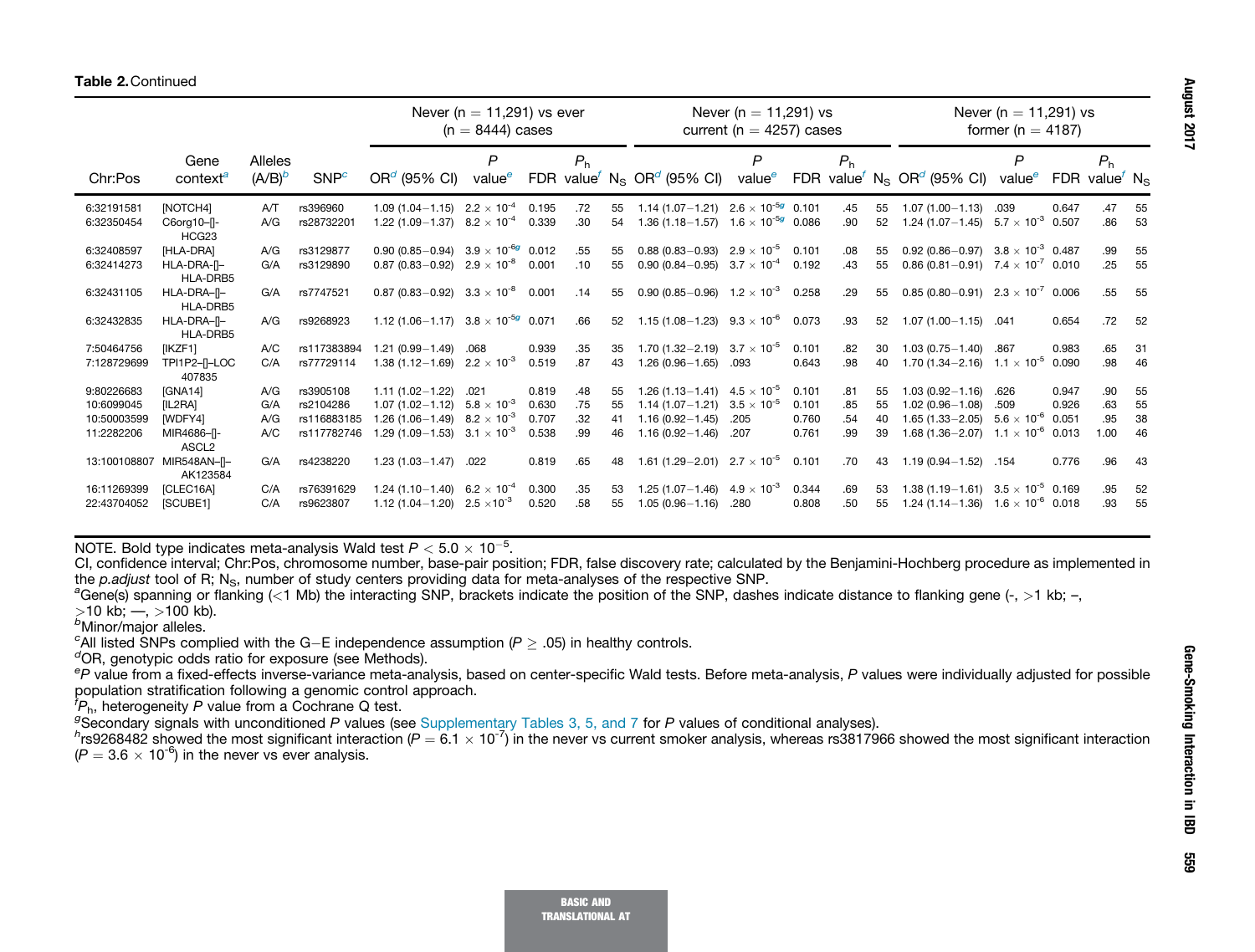BASIC AND TRANSLATIONAL AT

| <b>Table 3.</b> Differential Gene–Smoking Interaction in Crohn's Disease and Ulcerative Colitis |  |
|-------------------------------------------------------------------------------------------------|--|
|-------------------------------------------------------------------------------------------------|--|

|                  |     |             |              |                     | CD                                  |                          |                     | UC                                  |                          |                      |
|------------------|-----|-------------|--------------|---------------------|-------------------------------------|--------------------------|---------------------|-------------------------------------|--------------------------|----------------------|
| Smoking contrast | Chr | <b>SNP</b>  | Minor allele | $ORa$ (95% CI)      | $P$ value <sup><math>D</math></sup> | $P_h$ value <sup>c</sup> | $ORa$ (95% CI)      | $P$ value <sup><math>D</math></sup> | $P_h$ value <sup>c</sup> | P value <sup>d</sup> |
| Never vs ever    | 6   | rs3127599   | A            | 1.10 (1.04-1.17)    | $1.5 \times 10^{-3}$                | .88                      | $0.91(0.85 - 0.97)$ | $7.1 \times 10^{-3}$                | .19                      | $3.6 \times 10^{-5}$ |
|                  | 11  | rs117833518 | A            | $0.81(0.70 - 0.95)$ | $8.4 \times 10^{-3}$                | .49                      | $1.33(1.12 - 1.58)$ | $1.2 \times 10^{-3}$                | .86                      | $3.0 \times 10^{-5}$ |
|                  | 19  | rs2230330   | A            | $0.58(0.38 - 0.87)$ | $8.7 \times 10^{-3}$                | .76                      | $1.84(1.18 - 2.85)$ | 6.8 $\times$ 10 <sup>-3</sup>       | .63                      | $1.6 \times 10^{-4}$ |
| Never vs current | 6   | rs176095    | G            | $1.12(1.04 - 1.21)$ | $3.3\times10^{-3}$                  | .33                      | $0.83(0.74 - 0.94)$ | $4.3 \times 10^{-3}$                | .94                      | $7.1 \times 10^{-5}$ |
|                  | 14  | rs10400765  | G            | $0.90(0.83 - 0.97)$ | $7.3 \times 10^{-3}$                | .75                      | $1.19(1.06 - 1.34)$ | $3.4 \times 10^{-3}$                | .41                      | $8.6 \times 10^{-5}$ |
|                  | 16  | rs9940076   | A            | 1.09 (1.02-1.17)    | $7.3 \times 10^{-3}$                | .92                      | $0.85(0.77 - 0.94)$ | $1.6 \times 10^{-3}$                | .58                      | $4.1 \times 10^{-5}$ |
| Never vs former  |     | rs6682359   | A            | 1.12 (1.03-1.22)    | $5.8 \times 10^{-3}$                | .94                      | $0.91(0.85 - 0.98)$ | $9.0 \times 10^{-3}$                | .56                      | $1.5 \times 10^{-4}$ |

Chr, chromosome.

<sup>a</sup>Genotypic odds ratio for exposure (see Methods).

bP value from a fixed-effects inverse-variance meta-analysis, based on center-specific Wald tests. Before meta-analysis, P values were individually adjusted for possible population stratification, following a genomic control approach.

 $c$ Heterogeneity (across study center) P value from a Cochrane Q test.

 ${}^{d}P$  value from a heterogeneity (Cochrane Q) test of OR differences in the CD and UC.

## Table 4.HLA alleles Involved in Gene–Smoking Interaction

|                 |                   |                     | Never vs ever                 |            |                     | Never vs current     |            |                     | Never vs former      |            |
|-----------------|-------------------|---------------------|-------------------------------|------------|---------------------|----------------------|------------|---------------------|----------------------|------------|
| <b>IBD</b> type | <b>HLA</b> allele | OR (95% CI)         | $P$ value                     | $Ph$ value | OR (95% CI)         | P value              | $Ph$ value | OR (95% CI)         | P value              | $Ph$ value |
| <b>CD</b>       | HLA-B*57          | $1.31(1.14 - 1.51)$ | $1.2 \times 10^{-4}$          | .77        | $1.39(1.19 - 1.62)$ | $2.7 \times 10^{-5}$ | .70        | $1.33(1.09 - 1.63)$ | $5.1 \times 10^{-3}$ | .97        |
|                 | HLA-B*57:01       | $1.32(1.15 - 1.52)$ | $1.1 \times 10^{-4}$          | .70        | 1.40 (1.19 – 1.63)  | $2.9 \times 10^{-5}$ | .62        | $1.34(1.09 - 1.65)$ | $4.7 \times 10^{-3}$ | .97        |
|                 | HLA-DQA1*02:01    | $1.21(1.12 - 1.31)$ | 1.6 $\times$ 10 <sup>-6</sup> | .55        | $1.24(1.14 - 1.36)$ | $6.6 \times 10^{-7}$ | .78        | $1.18(1.05 - 1.32)$ | $4.2 \times 10^{-3}$ | .38        |
|                 | HLA-DRB1*07:01    | $1.20(1.11 - 1.30)$ | $2.5 \times 10^{-6}$          | .52        | $1.24(1.14 - 1.35)$ | $1.3 \times 10^{-6}$ | .74        | $1.18(1.05 - 1.32)$ | $4.0 \times 10^{-3}$ | .34        |
| UC.             | HLA-DRB3*91:01    | $0.81(0.74 - 0.89)$ | $1.8 \times 10^{-5}$          | .50        | $0.77(0.66 - 0.90)$ | $7.9 \times 10^{-4}$ | .84        | $0.84(0.76 - 0.94)$ | $1.7 \times 10^{-3}$ | .45        |
| IBD             | $HLA-B*57$        | $1.25(1.12 - 1.40)$ | $9.4 \times 10^{-5}$          | .84        | $1.39(1.22 - 1.59)$ | $1.4 \times 10^{-6}$ | .98        | $1.22(1.06 - 1.41)$ | $6.9 \times 10^{-3}$ | .95        |
|                 | HLA-B*57:01       | $1.25(1.12 - 1.40)$ | $1.0 \times 10^{-4}$          | .79        | $1.40(1.22 - 1.61)$ | $1.1 \times 10^{-6}$ | .97        | $1.22(1.05 - 1.41)$ | $8.8 \times 10^{-3}$ | .94        |
|                 | HLA-DQA1*02:01    | $1.15(1.08 - 1.23)$ | $5.5 \times 10^{-6}$          | .45        | $1.23(1.14 - 1.32)$ | $1.0 \times 10^{-7}$ | 091        | $1.10(1.02 - 1.20)$ | .015                 | .24        |
|                 | HLA-DQB1*02:02    | $1.14(1.06 - 1.22)$ | $3.7 \times 10^{-4}$          | .37        | $1.21(1.10 - 1.31)$ | $2.6 \times 10^{-5}$ | .64        | $1.09(1.00 - 1.20)$ | .058                 | .45        |
|                 | HLA-DRB1*07:01    | $1.15(1.08 - 1.22)$ | $7.3 \times 10^{-6}$          | .46        | 1.22 (1.13 – 1.31)  | $2.3 \times 10^{-7}$ | .90        | $1.11(1.02 - 1.20)$ | .013                 | .23        |

For details, see legend to Table 2.<br>*P* value from a fixed-effects inverse-variance meta-analysis, based on center-specific Wald tests. Before meta-analysis, *P* values were individually adjusted for possible population stratification following a genomic control approach.

CI, confidence interval; OR, genotypic odds ratio for exposure (see Methods); Ph, heterogeneity P value from a Cochrane Q test.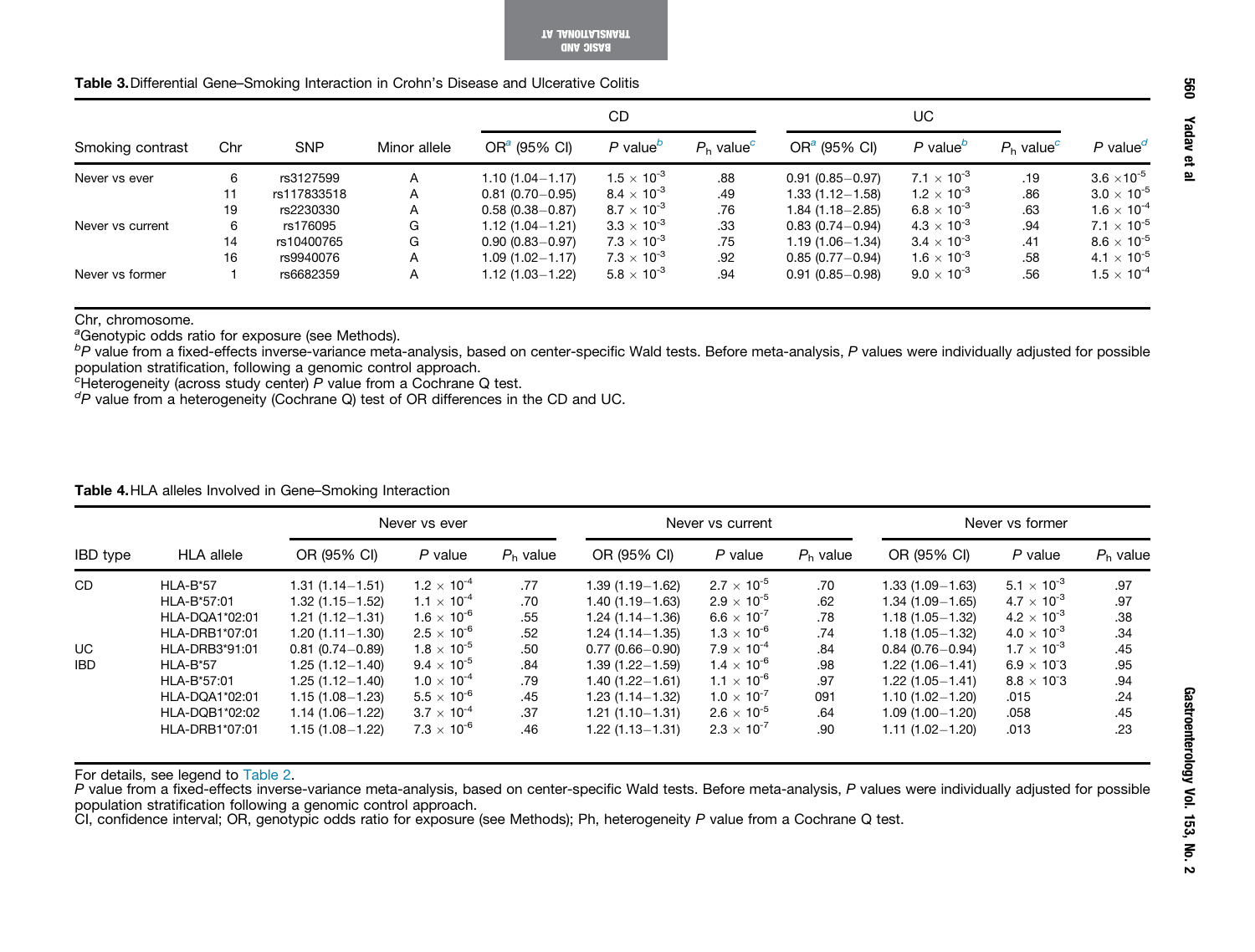found to comply with the  $G-E$  independence assumption in controls.

## Functional Annotation of Interacting Variants

We functionally annotated the 64 SNPs identified as potentially interacting with smoking for at least 1 of 3 smoking contrasts (see Supplementary Methods). For 37 of the interaction signals (58%), the lead SNP mapped within the transcript of a known gene while 27 signals were located in intergenic regions (Supplementary Table 11). The interacting SNPs included 1 coding missense variant (rs41275313) in the SLU7 gene. However, all coding SNPs were predicted to be benign (Supplementary Table 12). Non-coding SNPs rs76903200 (ZNF804A; intronic), rs79716898 (intergenic between IRGM and ZNF300), and rs62407243 (intergenic between HLA-E and GNL1) were found to be potentially deleterious based on the prediction of reduced organismal fitness (Combined Annotation Dependent Depletion scores; Supplementary Table 12). Among coding SNPs that were in strong linkage disequilibrium  $(r^2 > 0.8$  in the 1000 Genomes European samples;  $n = 376$  variants) with the 64 lead SNPs (see Methods), we identified another 5 synonymous SNPs at the ZNF300, IRGM, UHRF1BP1, and NOD2  $(2\times)$  gene loci and 1 nonsynonymous SNP at the GRAMD2 gene (Supplementary Table 13).

We also examined which of the 64 lead SNPs and of the SNPs in strong linkage disequilibrium  $(r^2 > 0.8)$  with the lead SNPs mapped to eQTLs from GTEx and Geuvadis eQTL studies, $25$  or to functional annotations of the noncoding genome in different cell types provided by the Roadmap Epigenomics<sup>26</sup> and ENCODE<sup>27</sup> projects, using web tool HaploReg<sup>28</sup> (Supplementary Table 14; see Methods). The results are summarized in Supplementary Figure 13.

## Pathway and Cell Type Enrichment Analyses

To ascertain whether genes at the putatively interacting loci were highly expressed in certain tissue/cell types, we conducted pathway and tissue/cell type enrichment analyses using  $DEPICT<sup>29</sup>$  with 77,840 microarray gene expression profiles from human, rat, and mouse, and 209 tissue/ cell type annotations<sup>30</sup> (see Supplementary Methods). From DEPICT, we identified 24 gene sets (Supplementary Table 15) and 20 tissues (Supplementary Table 16) with significant enrichment of genes within the suggested interacting loci (false discovery rate  $<$  0.01). The results point mainly toward perturbation of immune response pathways in blood.

# Loss of Nod2 and Il10 Renders Mice Susceptible to Intestinal Inflammation in Response to Cigarette Smoke Exposure

The possible impact of cigarette smoke on intestinal homeostasis was next evaluated in mice that were deficient for either II10 or Nod2, two proteins encoded by genes that were identified as potential smoking-interacting genes in our human data (Table 2). While no signs of disease were apparent in WT mice after 8 weeks of cigarette smoke exposure, smoking  $III0^{-/-}$  mice experienced greater bodyweight loss (Figure 3A), increased disease activity index (Figure 3*B*, significant gene-smoking interaction;  $P = .01$  at day 62), and accelerated development of rectal prolapses (Figure 3C). Consequently, cigarette smoking markedly reduced the colon length of  $III0^{-/-}$  mice compared to





Figure 3. Impact of interleukin-10 and Nod2 deficiency on the risk of intestinal inflammation in cigarette smoke-exposed mice. WT and  $III0^{-/-}$  mice were exposed to cigarette smoke (CS), 5 days a week, during a period of 8 weeks. (A) Changes in body weight. (B) Disease Activity Index. (C) Prolapsus apparition under CS exposure in  $II10^{-/-}$  mice. (D) Colon length. (E) Representative H&E stainings. (F) Histologic score. (G) Relative expression level of Ifng gene in the ileal tissue of WT, Nod2-deficient and II10-deficent mice that were either exposed to CS or not. \* $P < .05$ ; \*\*\* $P < .001$  (Kruskal-Wallis test). Data are representative of 2 independent experiments.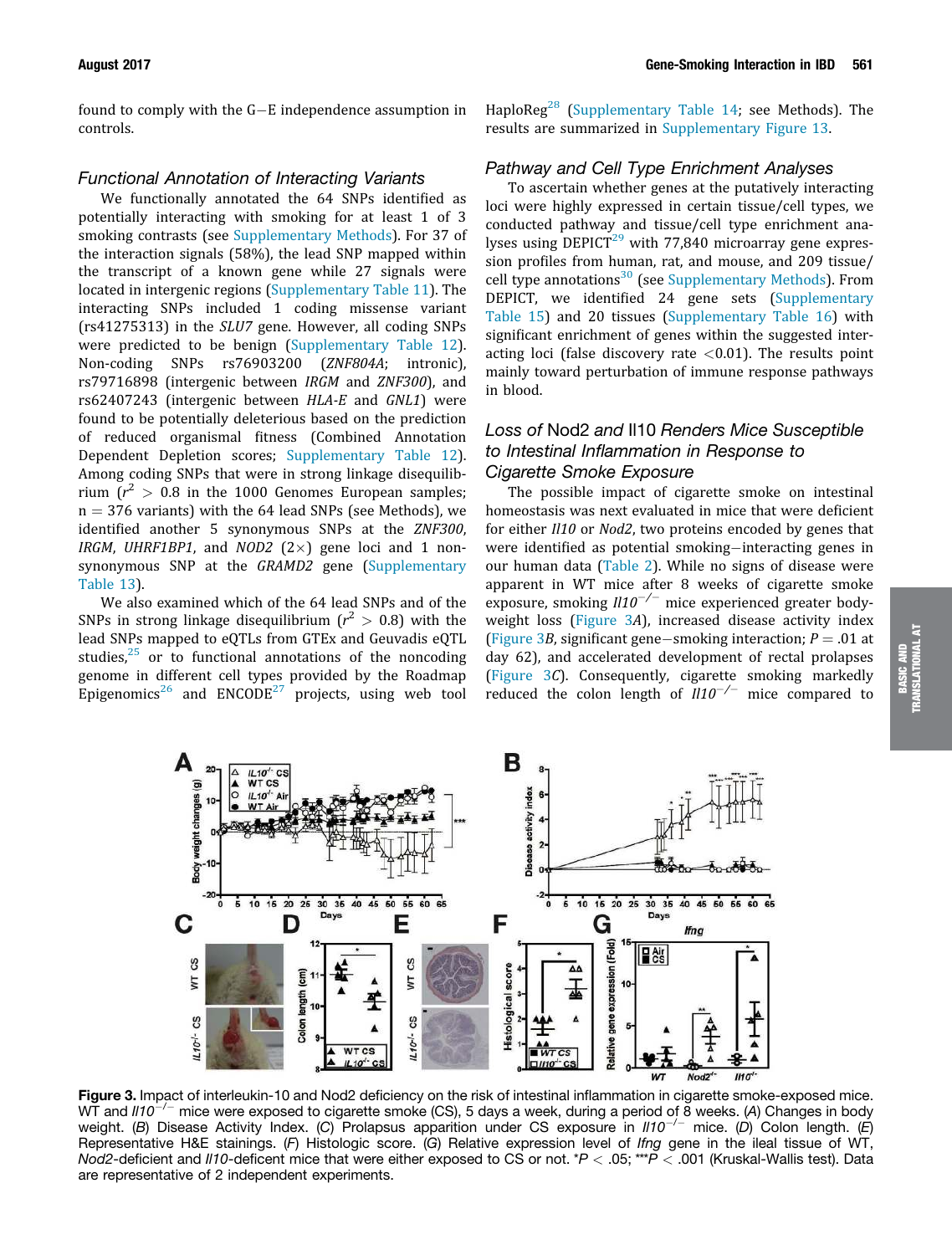similarly treated WT animals (Figure 3D). While histologic analysis failed to reveal any signs of inflammation in WT mice, a greater infiltration of immune cells within the colonic mucosa (Figures  $3E$  and  $F$ ) and an enhanced expression of *Ifng* transcripts in the ileum were observed in smoking  $II10^{-/-}$  mice (Figure 3G). Likewise, Nod2<sup>-/-</sup> mice also showed higher expression of Ifng in their ileum, but lacked signs of colitis and prolapse development (Figure 3G and Supplementary Figure 14). Taken together, our data suggest a strong protective role of both Il10 and Nod2 on

intestinal homeostasis in response to tobacco smoking.

## **Discussion**

We performed an extensive meta-analysis to investigate possible gene-smoking interactions in relation to the risk for CD, UC, or IBD. To this end, we used the existing Immunochip-wide data collated by the IIBDGC. Our analysis identified 19 SNPs for CD, 25 SNPs for UC, and 25 SNPs for IBD, that potentially interact with regard to disease risk considering at least 1 of 3 smoking contrasts (never vs ever, never vs current, or never vs former). Interestingly, the largest number of interacting SNPs was identified with the never vs current contrast for UC, but with the never vs former contrast for CD.

Our findings are highly relevant to advancing the understanding of IBD etiology for various reasons. First, the discrepancies observed between the 3 smoking contrasts suggest that the precise mechanism by which the smoking-induced disease risk of an individual is modified by their genetic makeup differs between past and current smokers. This disparity has not been considered in previous epidemiologic studies.<sup>7,31-34</sup> Second, we were able to show, for the first time, that some of the modification of smokinginduced IBD risk is brought about by more than one genetic factor located in the HLA region. Third, a clear-cut dependence upon smoking behavior became apparent in the HLA region for CD risk, but not UC risk. Such a differential role of  $G \times E$  in the 2 IBD sub-entities may be a key to understanding why the smoking-induced risk for UC may still increase with time even decades after smoking cessation.<sup>6</sup> Finally, the scope and nature of gene-smoking interaction in IBD may be exemplary for other diseases. For example, in line with our own results, BTNL2 and HLA-DRB5 were recently identified as candidate interaction signals as well in a rheumatoid arthritis SNP-smoking interaction study.<sup>35</sup> Some 29 of the 64 unique interacting SNPs (45%) were found to lie in close vicinity  $(\leq 1Mb)$  to genes that were previously identified as being disease-associated in GWAS, including IL10 (Table 2).<sup>1,24</sup> However, in view of the general lack of strong linkage disequilibrium between interacting and IBD-associated SNPs, we conclude that the respective association and interaction signals may highlight different genetic effects. Even if 2 functionally relevant variants lie in the same gene or functional unit, the ensuing disease risk can still be modified by smoking for 1 variant but not for the other. Along the same line, our focused analysis of the HLA region revealed that only a subset of the IBD-predisposing alleles<sup>16</sup> was found to interact with

smoking as well. We also identified 7 SNPs that seemed to interact with smoking in opposite directions with regard to CD and UC. Because statistical interaction can be viewed from different angles, this difference can mean 1 of 2 things—either a genetic mechanism predisposing to 1 of the 2 sub-entities is rendered protective against the other in the presence of smoking, or the effect of smoking in relation to one sub-entity is reversed in comparison to the other by that mechanism. Simply put, a certain genotype may simultaneously render smoking a risk factor for CD and a protective factor against UC.

We used web-based computational tools for evaluating the potential functional consequences of the interacting SNPs. Only a few of the SNPs were found to have a known effect rendering a firm biological interpretation of the results difficult (Supplementary Tables 12–16). However, many of the interacting SNPs are located near or within genes that may be involved in, or interfere with, mucosal barrier function (eg, NOD2, IRGM, CDH1, and GPSM3<sup>36</sup>) or the adaptive immune response (eg, IL2RA, CCL11, CCL8, MICB, IL10, and the HLA region). Several SNPs in the HLA region were also found to interact with smoking in relation to either CD, UC, or IBD (Table 2), including 1 SNP (rs3129890) that had previously been found to be associated with a high risk of rheumatoid arthritis among smokers. $35$  Moreover, we identified 6 HLA alleles with suggestive gene-smoking interaction (namely HLA-DRB3\*91:01, HLA-B\*57, HLA-B\*57:01, HLA-DQA1\*02:01, HLA-DQB1\*02:02, and HLA-DRB1\*07:01). Of these 6 alleles, 4 were identified previously to have a main effect<sup>16</sup> either on CD risk (HLA-B\*57:01, HLA-DQA1\*02:01, and HLA-DRB1\*07:01) or on UC risk (HLA-DRB1\*07:01, HLA-DQA1\*02:01, and HLA-DQB1\*02:02). The overlap between genetic interaction and main effect signals suggests that perturbation of the adaptive immune response may be one important mechanism by which smoking differentially confers risk to either CD or UC. Also of interest in this regard are the 7 SNPs that interact with smoking in opposite directions in CD and UC (Table 3), which included 1 SNP (rs176095) that has been found to be associated with atopic dermatitis<sup>37</sup> and asthma<sup>38</sup> before. This SNP is located on chromosome 6 near the GPSM3 gene that regulates monocytes function and inhibits NLRP3-coupled inflammasome activation. $36$  NLRP3 is a member of the NOD-like receptor family of intracellular sensors of danger signals, such as pathogen-associated molecular patterns, that controls  $IL1\alpha$  response to cigarette smoke exposure in mice.<sup>39</sup>

Our epidemiologic results were exemplarily corroborated by the observation that Nod2- and Il10-deficient mice that were experimentally exposed to cigarette smoke had a greater risk of ileitis than similarly treated WT mice. One possible explanation for this difference could be that cigarette smoke exposure compromises the barrier function of the small intestine more effectively as a result of lower NOD2 gene expression and a consequent reduction of chemokine and antimicrobial peptides secretion. $40$  Likewise, long-term exposure to cigarette smoke decreases the number of Foxp $3+$  cells and the expression of IL-10 which, in combination, represses interferon-gamma production.<sup>41</sup>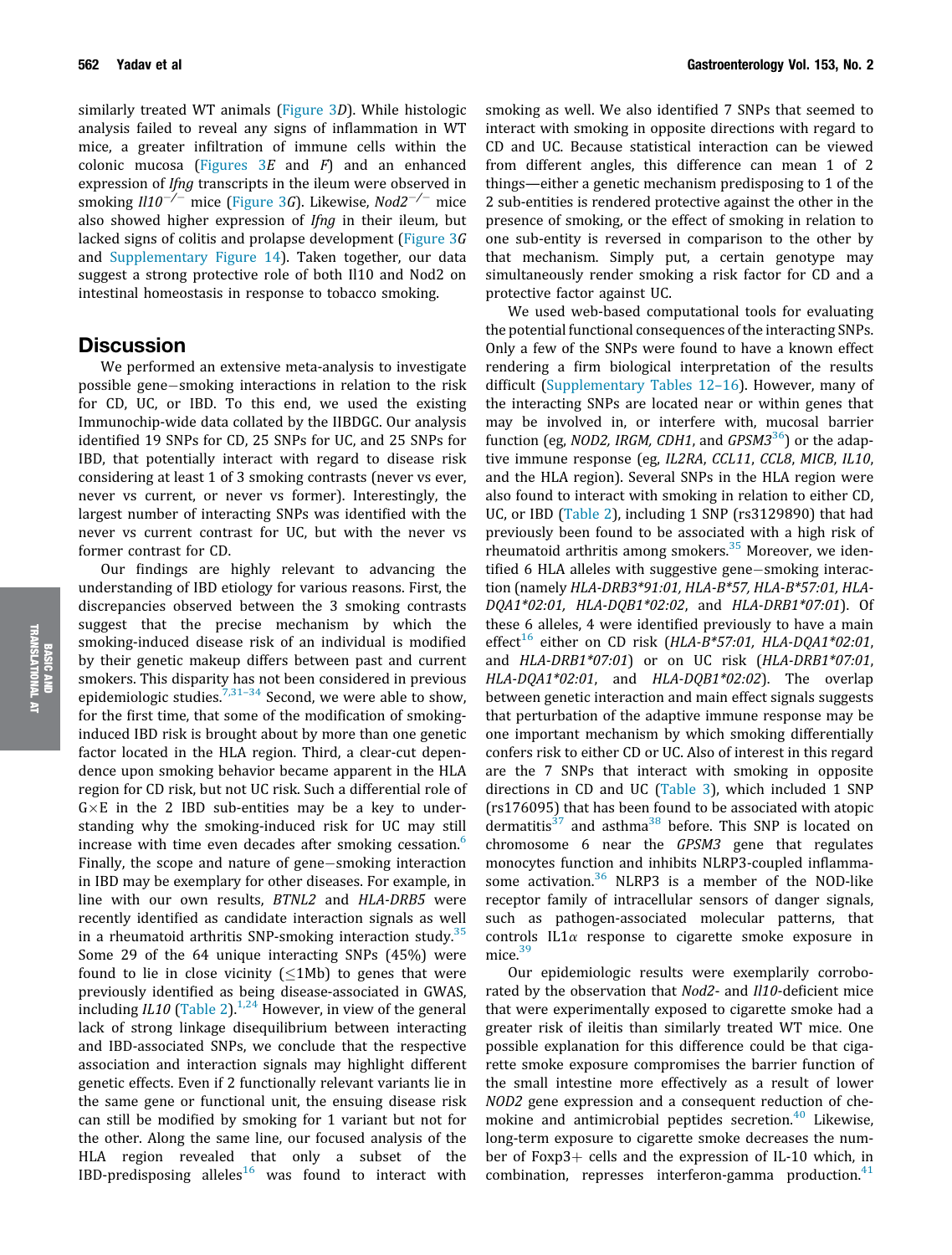Equally important is that a greater risk of colitis was observed in Il10-deficient mice that were exposed to cigarette smoke but not in WT and Nod2-deficient mice, suggesting a differential role of Il10 on disease location in response to cigarette smoke.

We employed the powerful albeit rarely used case-only design that relies on 2 key assumptions, namely that the disease is sufficiently rare (ie, prevalence  $\langle 5\% \rangle$  in the general population and that G and E are uncorrelated in the general population. Case-only studies offer a number of methodologic advantages compared to traditional casecontrol studies, including higher per-sample power and better exposure data quality.<sup>18,42,43</sup> The samples available to us provided 90% power for a small interaction effect (OR, 1.15) in a case-only analysis, but only 3% power in a case-control analysis. However, because the validity of the results of case-only analyses depends on the validity of the G-E independence assumption, the latter must be assessed empirically, for example, in control data from GWAS. This requirement cannot be obviated because many genetic variants are known to be associated with smoking behavior at the population level. $44$  Indeed, in our study, 15,196 SNPs violated the  $G-E$  independence assumption with at least 1 of the 3 smoking contrasts considered (never vs ever, never vs current, or never vs former). Only one of these, a synonymous SNP (rs1051730) in the nicotinic receptor gene CHRNA3 at 15q25, has been identified so far to be associated with smoking behavior.<sup>45</sup> For all other  $G-E$  associations notified in the controls of our study, the underlying reason remains unclear because none of the respective SNPs coincide with any previously identified association with smoking behavior.  $44,45$ 

One limitation of our study is that the smoking data were abstracted locally from existing clinical and/or research records, which may have introduced some variability across centers in the way the data were initially recorded. To mitigate this, we focused on a clear-defined classification of smoking behavior as current (smoking within the past 3 months), ever (current or ex-smoker), or never as of the date of diagnosis (cases) or recruitment (controls). We also ascertained the year in which the subjects first started and finally stopped smoking, as applicable, and used this information in conjunction with the year of diagnosis to verify that each center was applying the smoking definition correctly. Because our study employed meta-analysis techniques to evaluate gene-smoking interactions at the center level, any remaining measurement error would have resulted only in a loss of power but not in an increased type 1 error rate. Moreover, the center-specific interaction estimates were not found to be related to the center-specific smoking rates for any of the interacting SNPs, an observation that reinforces our notion that differential assessment of smoking behavior was unlikely to affect the validity of our results. This notwithstanding, without accurate information on the actual number of cigarettes smoked (which would have been much more difficult to obtain), we were unable to account for potential dose-dependent effects of smoking.

In summary, our genome-wide study of  $G \times E$  in IBD identified 64 SNPs with strong evidence for a complex modifying role in the smoking-related etiology of IBD. Functional studies in mice lend additional experimental support to these epidemiologic findings by highlighting a direct effect of  $II10$  and Nod2 on disease risk in response to smoking. Our study sheds new light on the role of smoking as an important component of IBD pathogenesis interacting with the genetic background of at-risk individuals.

# Supplementary Material

Note: To access the supplementary material accompanying this article, visit the online version of Gastroenterology at www.gastrojournal.org, and at http://dx.doi.org/10.1053/ j.gastro.2017.05.010.

## References

- 1. Liu JZ, Sommeren van S, Huang H, et al. Association analyses identify 38 susceptibility loci for inflammatory bowel disease and highlight shared genetic risk across populations. Nat Genet 2015;47:979–986.
- 2. Jostins L, Ripke S, Weersma RK, et al. Hostmicrobe interactions have shaped the genetic architecture of inflammatory bowel disease. Nature 2012; 491:119–124.
- 3. Franke A, McGovern DPB, Barrett JC, et al. Genomewide meta-analysis increases to 71 the number of confirmed Crohn's disease susceptibility loci. Nat Genet 2010;42:1118–1125.
- 4. Andersen V, Vogel U. Systematic review: interactions between aspirin, and other nonsteroidal anti-inflammatory drugs, and polymorphisms in relation to colorectal cancer. Aliment Pharmacol Ther 2014;40:147–159.
- 5. Andersen V, Holst R, Vogel U. Systematic review: diet gene interactions and the risk of colorectal cancer. Aliment Pharmacol Ther 2013;37:383–391.
- 6. Higuchi LM, Khalili H, Chan AT, et al. A prospective study of cigarette smoking and the risk of inflammatory bowel disease in women. Am J Gastroenterol 2012;107: 1399–1406.
- 7. Cosnes J. Tobacco and IBD: relevance in the understanding of disease mechanisms and clinical practice. Best Pract Res Clin Gastroenterol 2004;18:481–496.
- 8. Parkes GC, Whelan K, Lindsay JO, et al. Smoking in inflammatory bowel disease: impact on disease course and insights into the aetiology of its effect. J Crohns Colitis 2014;8:717–725.
- 9. Biedermann L, Brülisauer K, Zeitz J, et al. Smoking cessation alters intestinal microbiota: insights from quantitative investigations on human fecal samples using FISH. Inflamm Bowel Dis 2014;20:1496–1501.
- 10. Benjamin JL, Hedin CRH, Koutsoumpas A, et al. Smokers with active Crohn's disease have a clinically relevant dysbiosis of the gastrointestinal microbiota. Inflamm Bowel Dis 2012;18:1092–1100.
- 11. Klareskog L, Stolt P, Lundberg K, et al. A new model for an etiology of rheumatoid arthritis: smoking may trigger HLA-DR (shared epitope)-restricted immune reactions to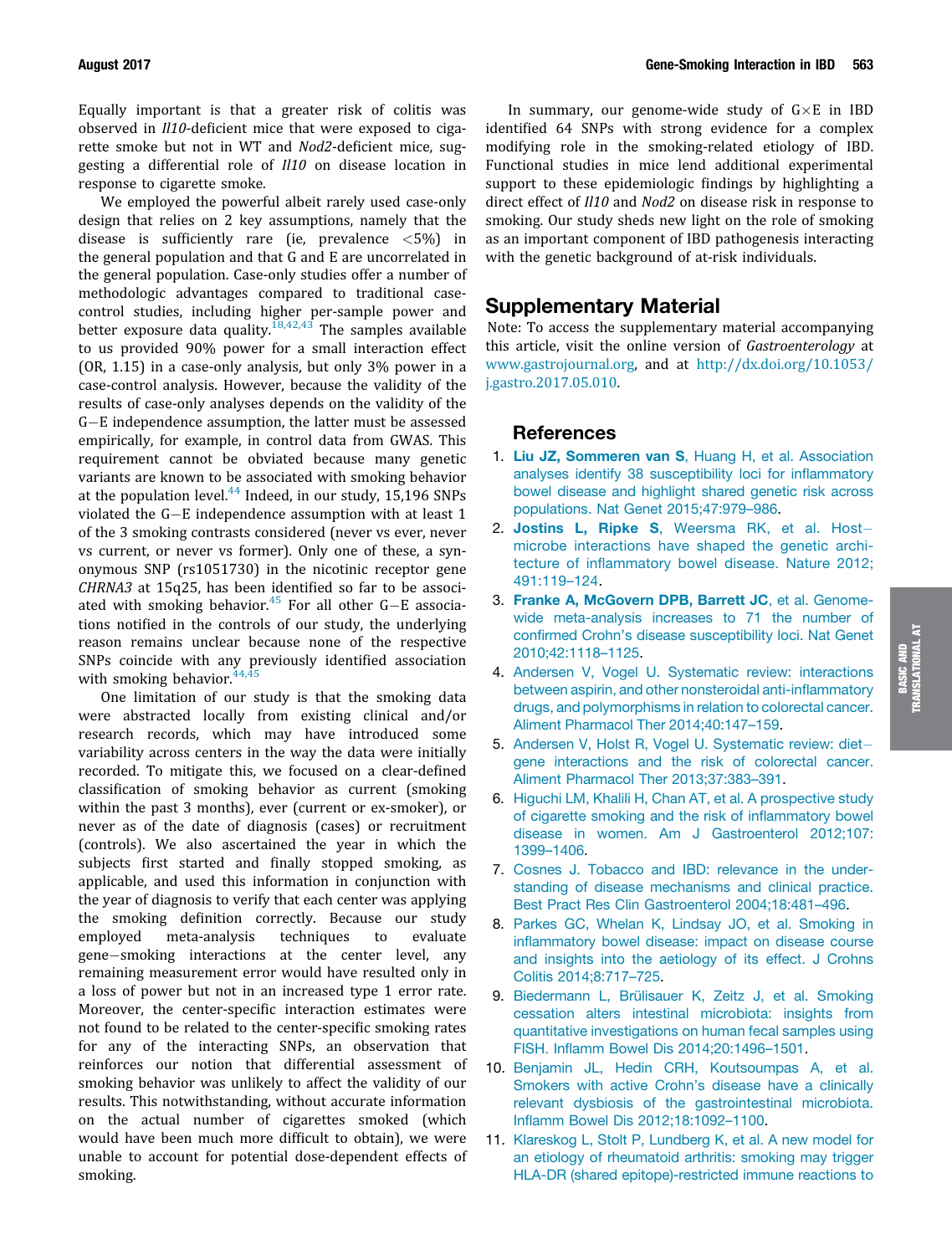autoantigens modified by citrullination. Arthritis Rheum 2006;54:38–46.

- 12. Wagner CA, Sokolove J, Lahey LJ, et al. Identification of anticitrullinated protein antibody reactivities in a subset of anti-CCP-negative rheumatoid arthritis: association with cigarette smoking and HLA-DRB1 "shared epitope" alleles. Ann Rheum Dis 2015;74:579–586.
- 13. Helbig KL, Nothnagel M, Hampe J, et al. A case-only study of gene-environment interaction between genetic susceptibility variants in NOD2 and cigarette smoking in Crohn's disease aetiology. BMC Med Genet 2012;13:14.
- 14. Fowler EV, Doecke J, Simms LA, et al. ATG16L1 T300A shows strong associations with disease subgroups in a large Australian IBD population: further support for significant disease heterogeneity. Am J Gastroenterol 2008; 103:2519–2526.
- 15. Doecke JD, Simms LA, Zhao ZZ, et al. Smoking behaviour modifies IL23r-associated disease risk in patients with Crohn's disease. J Gastroenterol Hepatol 2015; 30:299–307.
- 16. Goyette P, Boucher G, Mallon D, et al. High-density mapping of the MHC identifies a shared role for HLA-DRB1\*01:03 in inflammatory bowel diseases and heterozygous advantage in ulcerative colitis. Nat Genet 2015;47:172–179.
- 17. Purcell S, Neale B, Todd-Brown K, et al. PLINK: a tool set for whole-genome association and populationbased linkage analyses. Am J Hum Genet 2007; 81:559–575.
- 18. Piegorsch WW, Weinberg CR, Taylor JA. Non-hierarchical logistic models and case-only designs for assessing susceptibility in population-based case-control studies. Stat Med 1994;13:153–162.
- 19. Yadav P, Freitag-Wolf S, Lieb W, et al. Allowing for population stratification in case-only studies of gene– environment interaction, using genomic control. Hum Genet 2015;134:1117–1125.
- 20. Benjamini Y, Hochberg Y. Controlling the false discovery rate: a practical and powerful approach to multiple testing. J R Stat Soc B 1995;57:289–300.
- 21. Gauderman WJ. Sample size requirements for matched case-control studies of gene-environment interaction. Stat Med 2002;21:35–50.
- 22. Yang Q, Khoury MJ, Flanders WD. Sample size requirements in case-only designs to detect gene environment interaction. Am J Epidemiol 1997;146:713–720.
- 23. Kraft P, Yen YC, Stram DO, et al. Exploiting gene environment interaction to detect genetic associations. Hum Hered 2007;63:111–119.
- 24. Ellinghaus D, Jostins L, Spain SL, et al. Analysis of five chronic inflammatory diseases identifies 27 new associations and highlights disease-specific patterns at shared loci. Nat Genet 2016;48:510–518.
- 25. GTEx Consortium. Human genomics. The Genotype-Tissue Expression (GTEx) pilot analysis: multitissue gene regulation in humans. Science 2015;348:648–660.
- 26. Roadmap Epigenomics Consortium, Kundaje A, Meuleman W, et al. Integrative analysis of 111 reference human epigenomes. Nature 2015;518:317–330.
- 27. ENCODE Project Consortium. An integrated encyclopedia of DNA elements in the human genome. Nature 2012;489:57–74.
- 28. Ward LD, Kellis M. HaploReg: a resource for exploring chromatin states, conservation, and regulatory motif alterations within sets of genetically linked variants. Nucleic Acids Res 2012;40:D930–D934.
- 29. Pers TH, Karjalainen JM, Chan Y, et al. Biological interpretation of genome-wide association studies using predicted gene functions. Nat Commun 2015;6:5890.
- 30. Fehrmann RSN, Karjalainen JM, Krajewska M, et al. Gene expression analysis identifies global gene dosage sensitivity in cancer. Nat Genet 2015;47:115–125.
- 31. Mahid SS, Minor KS, Soto RE, et al. Smoking and inflammatory bowel disease: a meta-analysis. Mayo Clin Proc 2006;81:1462–1471.
- 32. García Rodríguez LA, González-Pérez A, Johansson S, et al. Risk factors for inflammatory bowel disease in the general population. Aliment Pharmacol Ther 2005; 22:309–315.
- 33. Birrenbach T, Böcker U. Inflammatory bowel disease and smoking: a review of epidemiology, pathophysiology, and therapeutic implications. Inflamm Bowel Dis 2004; 10:848–859.
- 34. Thomas GA, Rhodes J, Green JT, et al. Role of smoking in inflammatory bowel disease: implications for therapy. Postgrad Med J 2000;76:273–279.
- 35. Jiang X, Källberg H, Chen Z, et al. An immunochipbased interaction study of contrasting interaction effects with smoking in ACPA-positive versus ACPAnegative rheumatoid arthritis. Rheumatology (Oxford) 2016;55:149–155.
- 36. Giguère PM, Gall BJ, Ezekwe EAD, et al. G Protein signaling modulator-3 inhibits the inflammasome activity of NLRP3. J Biol Chem 2014;289:33245–33257.
- 37. Weidinger S, Willis-Owen SAG, Kamatani Y, et al. A genome-wide association study of atopic dermatitis identifies loci with overlapping effects on asthma and psoriasis. Hum Mol Genet 2013;22:4841–4856.
- 38. Li L, Kabesch M, Bouzigon E, et al. Using eQTL weights to improve power for genome-wide association studies: a genetic study of childhood asthma. Front Genet 2013; 4:103.
- 39. Pauwels NS, Bracke KR, Dupont LL, et al. Role of IL-1 $\alpha$ and the Nlrp3/caspase-1/IL-1 $\beta$  axis in cigarette smokeinduced pulmonary inflammation and COPD. Eur Respir J 2011;38:1019–1028.
- 40. Aldhous MC, Soo K, Stark LA, et al. Cigarette smoke extract (CSE) delays NOD2 expression and affects NOD2/RIPK2 interactions in intestinal epithelial cells. PLoS One 2011;6:e24715.
- 41. Duan M-C, Zhang J-Q, Liang Y, et al. Infiltration of IL-17 producing T cells and Treg cells in a mouse model of smoke-induced emphysema. Inflammation 2016; 39:1334–1344.
- 42. Gatto NM, Campbell UB, Rundle AG, et al. Further development of the case-only design for assessing gene-environment interaction: evaluation of and adjustment for bias. Int J Epidemiol 2004;33:1014–1024.